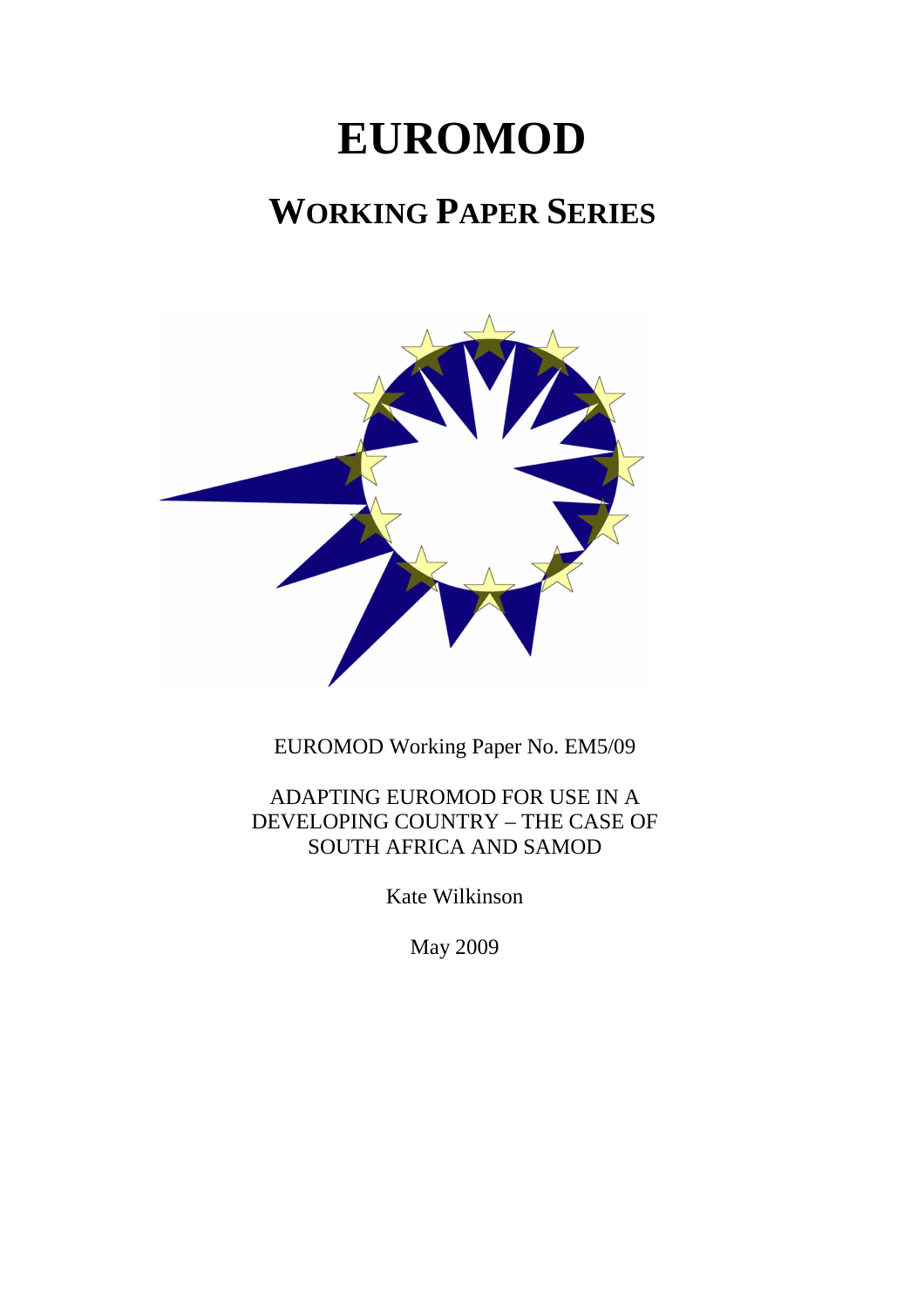#### **Adapting EUROMOD for use in a developing country – the case of South Africa and SAMOD<sup>1</sup>**

# **Kate Wilkinson** <sup>2</sup>

#### **Abstract**

This paper describes the construction of a microsimulation model for South Africa (SAMOD), which is based upon the EUROMOD platform. The paper discusses the need for a new microsimulation model in South Africa, the reasons why EUROMOD was a particularly suitable candidate as a basis for the new model and the challenges encountered in building the model. The intention of this paper is to provide necessary background material on the construction of the model to anyone wishing to work with SAMOD and to record the lessons learned in the model-building process which may be helpful to those considering developing their own microsimulation models in other countries. Particular attention is given to the way that South Africa, as a developing country, raises challenges that have not previously been encountered in the development of EUROMOD.

#### **JEL Classification:** I32; I38; H24

**Keywords:** tax-benefit policy; microsimulation; developing country; South Africa

#### **Corresponding author:**

 $\overline{a}$ 

Kate Wilkinson Centre for the Analysis of South African Social Policy Department of Social Policy and Social Work, University of Oxford 32 Wellington Square, Oxford United Kingdom E-mail: kate.wilkinson@socres.ox.ac.uk

<sup>1</sup> SAMOD is based on EUROMOD version D17. EUROMOD is continually being improved and updated and the results presented here represent the best available at the time of writing. Any remaining errors, results produced, interpretations or views presented are the authors' responsibility. This paper uses data from the Income and Expenditure Survey, the Labour Force Survey and the

Community Survey provided by Statistics South Africa.<br><sup>2</sup> This paper was written as part of the Strengthening Analytical Capacity for Evidence-based Decisionmaking programme, financed by UK Department for International Development Southern Africa. We are indebted to all past and current members of the EUROMOD consortium for the construction and development of EUROMOD. The author is grateful to other members of the SAMOD project team (Gemma Wright and Michael Noble) for their contributions to the construction of the model and comments provided on this paper and to the project consultants (Holly Sutherland, Ingrid Woolard, Martin Evans and Charles Meth) for their advice throughout the project. In addition, a good deal of invaluable technical help during the model building process was provided by Francesco Figari and Alari Paulus at the Institute for Social and Economic Research. However, any errors and the views expressed in this paper are the authors' responsibility. In particular, the paper does not represent the views of the institutions to which the authors are affiliated.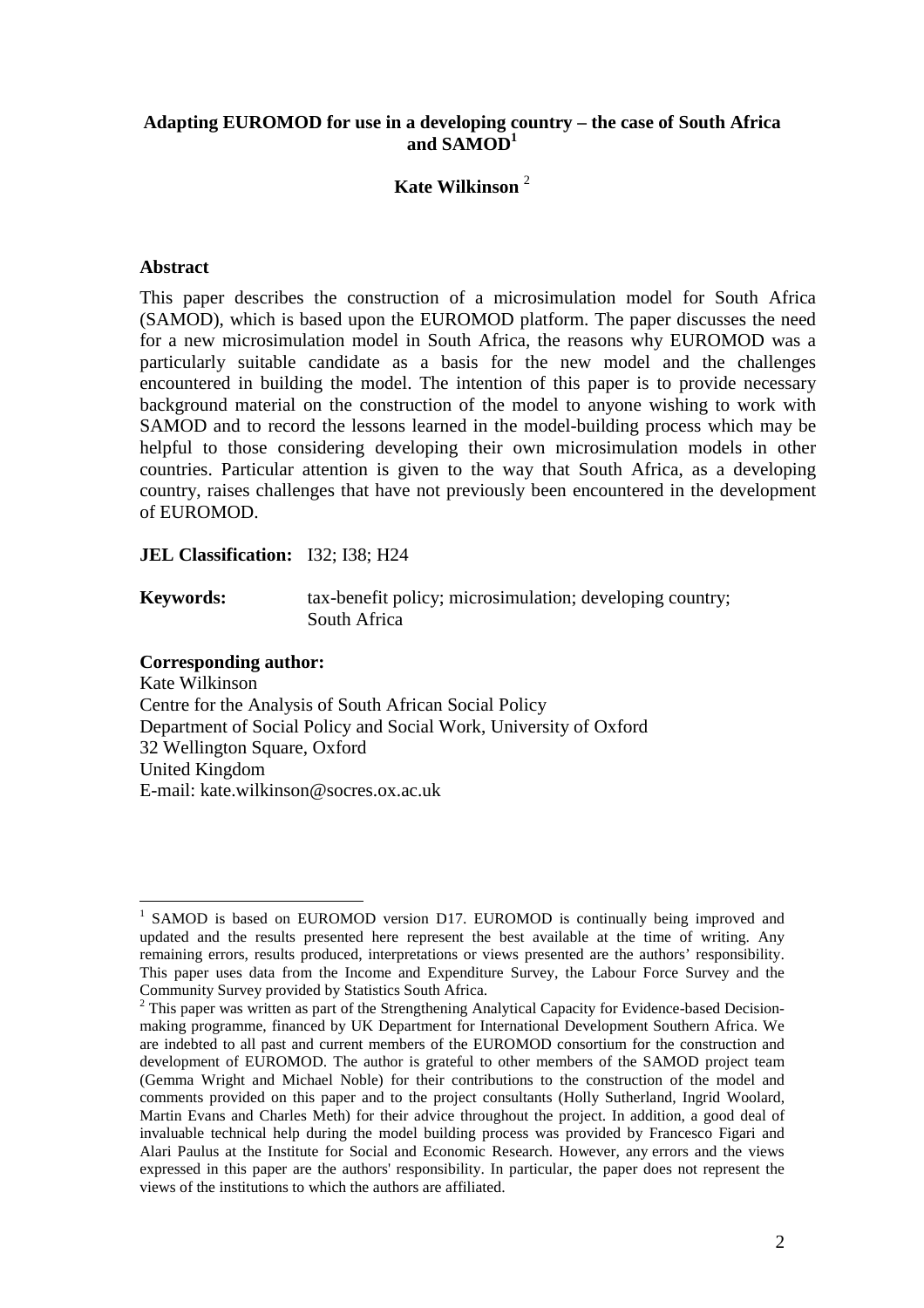# **1. Introduction**

In 2007 the Centre for the Analysis of the South African Social Policy (CASASP) at the Department of Social Policy and Social Work at the University of Oxford was commissioned to build a microsimulation model for South Africa, which could be used by analysts in the National Government Department of Social Development in the Republic of South Africa. This two-year project was funded by the UK Department for International Development Southern Africa as part of its Strengthening Analytical Capacity for Evidence-based Decision-making programme (SACED).<sup>3</sup> The project outputs included a functioning microsimulation model (SAMOD – South African microsimulation model), a user handbook (Wilkinson *et al.*, 2009), some examples of simulations carried out using SAMOD and training sessions for SAMOD users.<sup>4</sup>

This paper documents the process of building SAMOD with particular reference to the approach taken (i.e. the choice of building a new model or using an existing model), the selection and use of micro-data and the particular challenges encountered in adapting the model for use in a developing country. The intention is to provide necessary background material on the construction of the model to anyone wishing to work with SAMOD and to record the lessons learned in the model-building process which may be helpful to those considering developing their own microsimulation models in other countries.

# **2. Microsimulation in South Africa**

# *2.1 Existing models*

 $\overline{a}$ 

At the start of the SAMOD project there were already a number of models in use both in government and in the academic community. For example, Haarman (2000) modelled the impact of existing social grants on poverty and tested the impact of potential reforms using a microsimulation model. Woolard has examined the redistributive impacts of the tax system and looked at the relationship between social assistance grants and economic growth (Woolard, 2003; Woolard *et al.*, 2005). Adelzadeh has developed a microsimulation model that is accessible on the internet where the user can modify certain elements of the existing system and add in a basic social assistance benefit (Adelzadeh, 2005). Adelzadeh has also developed more complex models to investigate options for halving poverty and unemployment in

<sup>&</sup>lt;sup>3</sup> The SAMOD project team comprised Professor Michael Noble (Principal Investigator for the project and Director of CASASP), Kate Wilkinson (Research Fellow at CASASP and main researcher on the project) and Dr Gemma Wright (Senior Research Fellow and Deputy Director of CASASP). Consultants on the project were Professor Holly Sutherland (University of Essex), Dr Ingrid Woolard (University of Cape Town), Dr Martin Evans (University of Oxford) and Dr Charles Meth (acting in a personal capacity).

<sup>4</sup> SAMOD is jointly owned by The University of Oxford, The Department of Social Development of the Government of the Republic of South Africa and The University of Essex 2008. SAMOD was developed using the EUROMOD framework (based on Version D17 of EUROMOD). The author and all other members of the SAMOD team are grateful to Professor Sutherland and her team at The University of Essex for granting access to EUROMOD and allowing it to be modified to build SAMOD, and for their help and support during the project.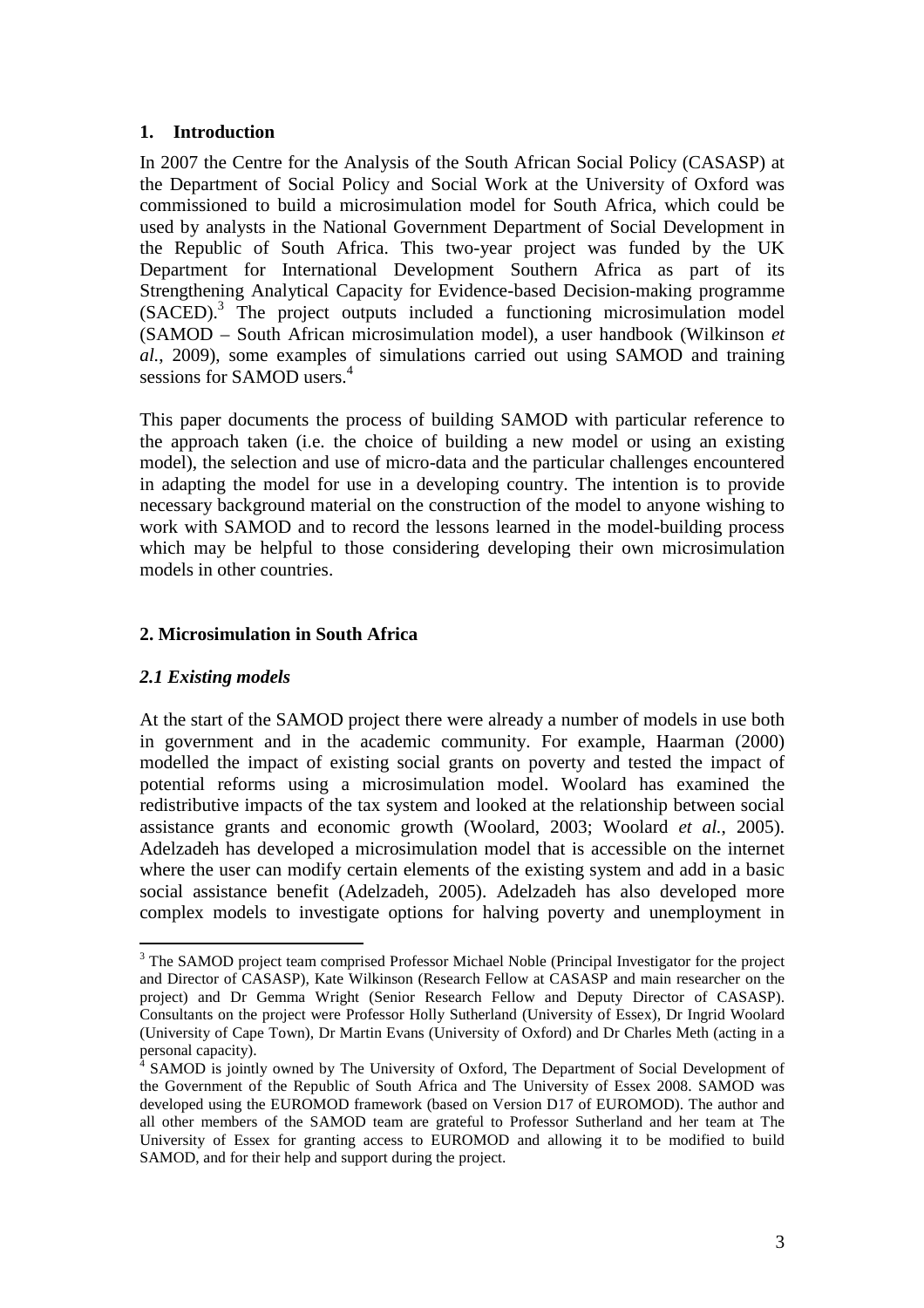South Africa over the next ten years (Adelzadeh, 2007). Finally, researchers at the Economic and Policy Research Institute have investigated the potential impact of existing social benefits and proposed policy reforms using microsimulation modelling (Samson *et al.*, 2002; Samson *et al.*, 2004).

In addition, research has also been undertaken on linking microsimulation models with computable general equilibrium models (Herault, 2005). The model developed by Herault examines how macro-shocks and policy changes lead to macroeconomic changes. A microsimulation model is then used to investigate the impact of the macro-level changes on individual behaviour.

# *2.2 The requirement for a new model*

Although there are a number of microsimulation models already in existence in South Africa the existing models have been developed by the academic community and are (in most cases) used exclusively by academics for research purposes and to provide simulation results to government departments. Training has been provided within government departments on using the microsimulation models developed by Woolard and Adelzadeh. However, analysts in government generally do not have the capacity to modify and develop these models, only to use them to run simulations.

All existing South African microsimulation models are limited in the types of policy reform that they allow both in terms of altering the parameters of existing policies and adding completely new policies. Of course, the model developers themselves are able to change these parameters but this cannot be done by external users. A further problem is that the calculations carried out by existing microsimulation models are only 'accessible' to the model builder, thus, there is a lack of transparency in the arithmetic procedures underlying the policy simulations. In South Africa there was, therefore, a need for a microsimulation model, which could be used by analysts within government, which had the flexibility to allow users to alter policy parameters and build in entirely new policies. In addition, in order to ensure the long-term use and sustainability of the new microsimulation model, users should have the capacity to update the model and add new data as they become available.

In developing a new microsimulation model for South Africa in response to the needs identified above it is important to note that the intention was not to replace the models already in use, rather to encourage and expand the use of microsimulation modelling as an analytical technique. The existence of several different microsimulation models in one country is beneficial as each will have different strengths and weaknesses and comparison of the outputs produced from each one strengthens the quality of knowledge and research.

# *2.3 Selecting a model design for South Africa*

In developing the new model the first step was to decide what sort of model needed to be built. Microsimulation models are classified in various different ways (for a useful taxonomy of microsimulation models for redistribution analysis see Bourguignon and Spadaro (2005: 3)). Bourguinon and Spadaro describe the three key components of microsimulation models as: 1) a micro-data set of information on individuals and households; 2) a set of policy rules; and 3) a theoretical model of the behavioural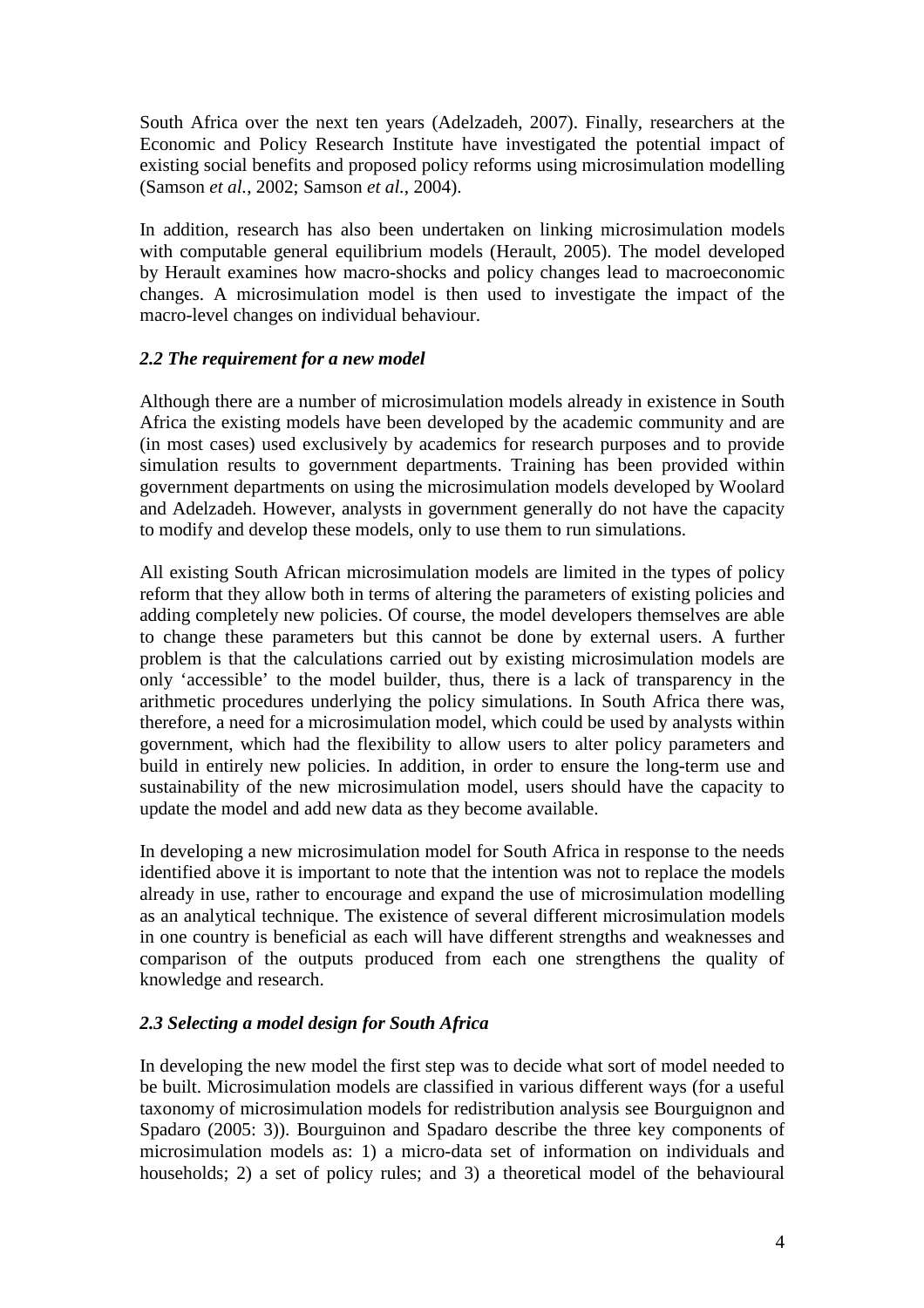responses of agents. It is in the last component that models tend to differ in terms of whether they ignore or take account of behavioural responses. Behavioural responses can include any individual or household behaviour that may change in response to a policy change. Typical examples of behavioural responses include labour supply, family composition and saving or investment decisions. The majority of the South African models described above do not take account of behavioural responses, although Adelzadeh has produced a behavioural response model.

Often microsimulation models are classified according to the process which is used to age the micro-units in the data as time moves forwards. Models described as 'static' models do this by re-weighting the household data whilst keeping the ages of individuals within the household the same. Dynamic models attempt to age forward the population year by year. Dynamic ageing inevitably incorporates some form of behavioural response as individuals may change employment status, have children and form new families as they get older. In this case, however, the changes occur because of ageing and not because of policy changes so the distinction between static, dynamic and behavioural response models is an important one.

Static models are the simplest and most transparent which makes them appealing to users and they are widely used in academia and government. They are sometimes criticised as being overly simple and restrictive because they ignore behavioural responses. However, Mitton *et al.* (2000) argue that the choice of model really depends upon the policy question to be addressed and both static and dynamic models have uses in differing applications. Bourguignon and Spadaro (2005) also suggest that static models are perfectly adequate in evaluating changes in individual and social welfare, as, in most cases, behavioural changes can be assumed to be insignificant. However, they do warn that static models may not be entirely reliable in predicting government budget constraints when strong behavioural responses are predicted.

The simulation results produced by dynamic models are very sensitive to the robustness of the model of behavioural response that is used. It is difficult to develop good behavioural response models from cross-sectional data and there are no national longitudinal studies available in South Africa from which it might be possible to develop reliable models of behavioural responses to policy changes. In addition, as many households in South Africa have incomes which are at or below a basic subsistence level and unemployment rates are extremely high due to a severe shortage of jobs, it could be argued that the impacts on labour supply due to a change in household income is likely to be small. Most individuals do not have the choice to opt in to or out of work if their income changes: many people are desperately looking for work and those who do have jobs are keen to keep them (Noble *et al.*, 2008; Surender *et al.*, 2007).

Of course this is not to say that other factors, such as household formation decisions, are not affected by tax and benefit policy. However, the main aim of the Department of Social Development in using microsimulation as an analytical tool is to evaluate the immediate impact of tax and benefit policy on poverty and redistribution and a static model is able to adequately satisfy this aim.

Aside from considerations of the type of model that was required (in terms of dynamic or static and the incorporation of behavioural responses) the functionality of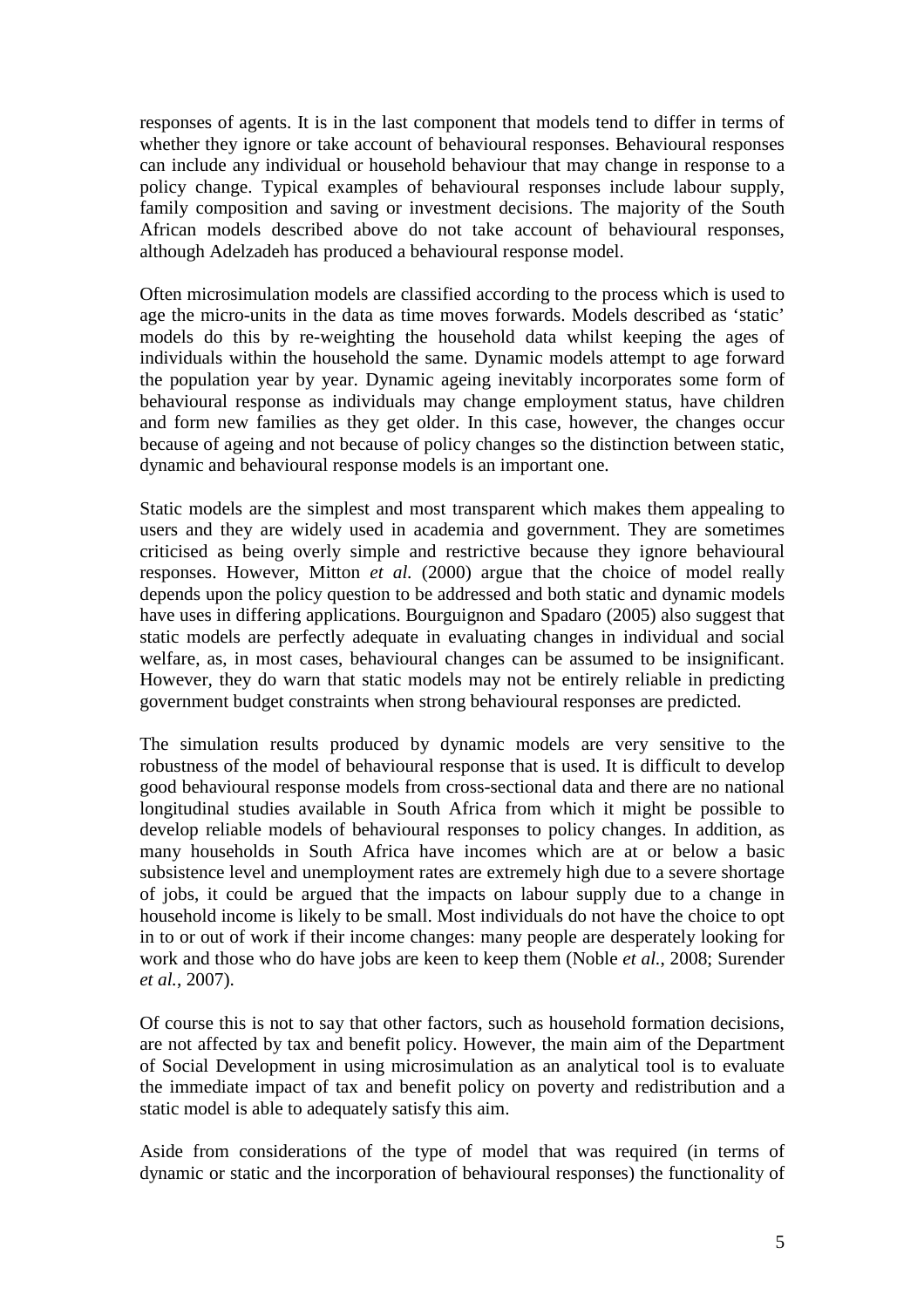the model was also a key issue. As already discussed above, one of the reasons for building a new microsimulation model in South Africa was to allow analysts in government to test policy reforms. Existing models only allow a very limited number of reforms to be tested. The capacity to test different policy scenarios is especially important in South Africa. Following the transition to democracy in 1994, there has been much discussion of how tax and benefit policy can help to address the pressing problems of high levels of poverty and income inequality (Department of Social Development, 2003, 2006, 2007, 2008; Department of Welfare, 1997; The Taylor Committee, 2002). Although some policy reforms have been implemented since 1994, most notably the introduction of a means-tested grant for children, there are still significant gaps in the system of social protection currently in operation (Whitworth and Noble, 2008). Determining how to address these gaps in the most effective and efficient manner is one of the key questions that the new microsimulation model (SAMOD) will help to address.

Given the requirements set out above, the EUROMOD microsimulation model fulfilled all of the needs identified for the new South African model (SAMOD). In addition, the significant amounts of research time and expertise that have already been undertaken to develop EUROMOD meant that far more could be achieved by drawing on these experiences rather than developing a new model from scratch.

EUROMOD is a multi-country tax benefit model covering all 15 pre-2004 European Union member states and four new accession states. EUROMOD was initially developed using funding from the European Commission in 1998 and has since been improved and extended by the collaborative efforts of researchers from many different countries. A number of working papers document the construction and development of EUROMOD (Lietz and Mantovani, 2006; Sutherland, 2001, 2005; Sutherland *et al.*, 2008). The original project aim was to build a model that was capable of making reliable cross-national comparisons. Whilst many countries have, and continue to operate, national microsimulation models, these are generally 'black boxes' operable only by a small number of people and specifically designed for the policy system in a particular country. Cross-national comparisons are generally not possible with such models. The EUROMOD approach was to try and make a model that was flexible enough to cope with the variety of policy designs that exist within Europe. In addition the model had to be designed so that it could be used by anyone with a small amount of training, and, especially, that users could design and test their own policy reforms. It is this flexibility and ease of use that makes EUROMOD an excellent basis upon which to build a South African model.

#### **3. Data**

#### *3.1 Selection of a micro-data set*

Underlying every microsimulation model are micro-data on individuals and / or households which supply the model with the information necessary to carry out the calculations. An important step in building a microsimulation model is choosing an appropriate data-set and cleaning and preparing the data for use in the model. It is common practice to use household survey data for microsimulation modelling, although census data may also be used in certain cases. EUROMOD uses a series of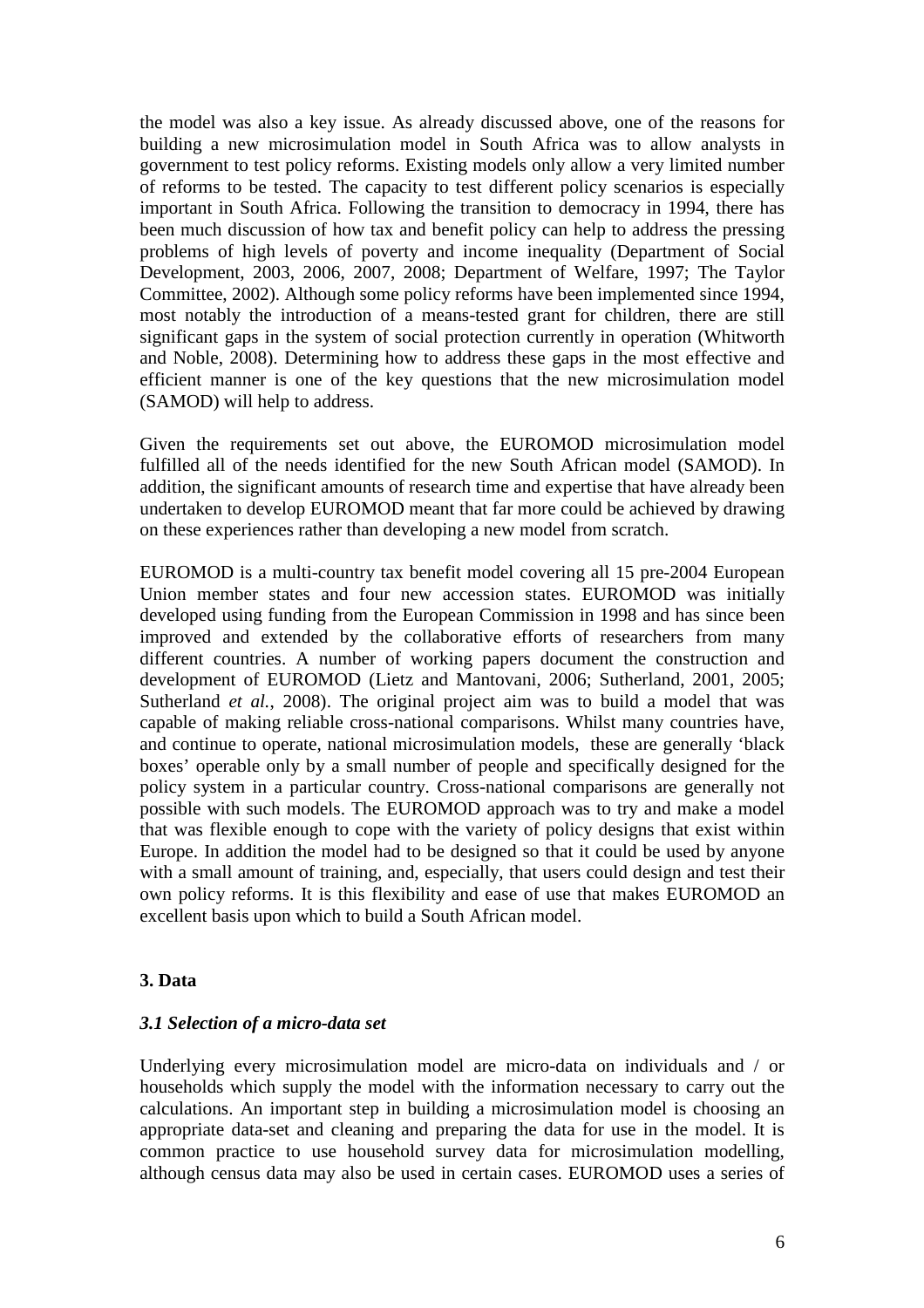national household surveys (see Lietz and Mantovani for example (2006: 24)). In multi-country models such as EUROMOD obtaining comparable data from different countries can be a considerable challenge. At the European level the launch of the European Union Statistics on Income and Living Conditions survey (EU-SILC) will provide a valuable source of cross-national comparable data which will be of substantial use to the EUROMOD model (Sutherland *et al.*, 2008). For a single country model such as SAMOD, comparability across countries is not such an issue; however, to accurately model tax and benefit policies the data requirements are still substantial.

A number of national household surveys are currently run by Statistics South Africa. There is also a national population census. South Africa's Census pattern is not yet established: the first post democracy Census was in 1996 and was followed five years later by the 2001 Census. The next full Census is not until 2011; however, there is also a new Community Survey (2007) (which replicates the 2001 Census questionnaire), an annual General Household Survey (available from 1993 to 2007), a bi-annual (and more recently quarterly) Labour Force Survey (available from 2002 to 2007) and a five-yearly Income and Expenditure Survey (available from 1995 to 2006). The Labour Force Survey was an unsuitable source of micro-data for this project as most of the information relates to the working age population (those aged over 15) and it contains only banded income data. A 10% sample of the 2001 Census is available at individual level; however, the data is now becoming increasingly out of date and, again, does not contain sufficiently detailed information on income (income data is banded) and no information on expenditure. The General Household Survey does contain detailed information on receipt of social grants and some income and expenditure items, but the coverage of income and expenditure items is not comprehensive enough to provide the detail required to calculate tax liability and entitlement to grants needed for the microsimulation model. The Community Survey was ruled out because it suffers similar problems to the 2001 Census in that there is little information on income and no information on expenditure.

The Income and Expenditure Survey (IES) was selected as the primary micro-data set for SAMOD as it satisfies more of the base data requirements that any of the other data-sets considered. The IES has been conducted at approximately five yearly intervals, most recently in 2006. The survey is primarily used to update the consumer price index for economic decision making; however, the detailed information it contains and relatively large sample size (24,000 dwellings) makes it a suitable source of base data for microsimulation. Although the IES 2000 is not the most recent source of income and expenditure data in South Africa, a number of methodological changes between the 2000 and 2006 surveys meant that the IES 2006 was an unsuitable source of micro-data for SAMOD. The reasons for selecting the 2000 IES instead of the 2006 update are set out below:

First, the IES 2000 and the IES 2006 have near identical questionnaires; however, the IES 2000 is a richer data source as the same respondents were sampled as for the September 2000 Labour Force Survey (LFS). This meant that the IES and the LFS could be joined together to increase the number of variables available. For example, the LFS provided key information on the relationships between household members, employment status and receipt of / contributions to unemployment insurance.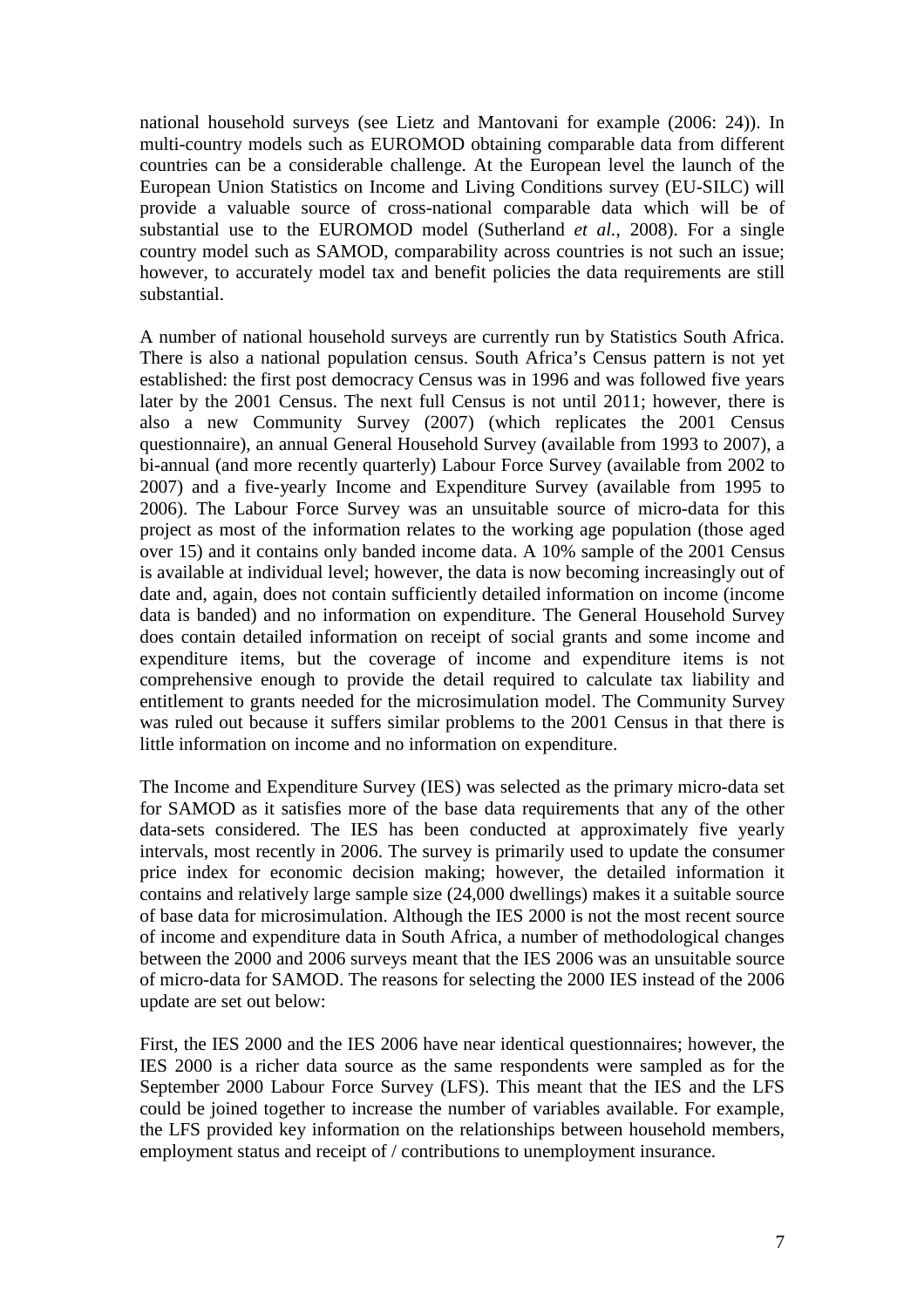Second, the IES 2006 only included banded age data for individuals. However, the eligibility rules for all of the benefits available in South Africa include conditions based on age, hence the simulations could not be done accurately with banded age data.

Given, the limitations of the 2006 IES, the 2000 IES was therefore chosen as the base micro-data set.

# *3.2 Updating the base data to 2007*

Although the IES contains much of the information required to simulate the vast majority of the tax and benefit policies in South Africa, a number of steps were necessary to ensure that the micro-data was as accurate and up to date as possible. This included taking steps to improve the data where key information was missing or badly recorded. Each improvement made to the 2000 IES data to create a suitable base micro-data set for SAMOD is described below. To summarise, these included:

- imputing relationship information to identify the main carer of each child;
- re-weighting the data to take account of population change since the year 2000;
- up-rating income and expenditure figures to take account of changes in these values since the year 2000 and imputing missing income data;
- estimating the number of individuals with a work-limiting disability and the number of children with a disability;
- estimating the number of children who have lost both their biological parents;
- estimating the number of people making contributions to the Unemployment Insurance Fund and the number of people eligible to claim benefits from the fund.

# *Imputing relationship information*

 $\overline{a}$ 

The main drawback of using the IES is that there is no information on the relationships between family members (although detail is given about each person in the household). The 2000 LFS does allow individuals to be linked with a spouse or partner who is living in the same household but more detailed relationship information, to enable children to be linked with their parents or carers is required to determine eligibility for child grants. These relationships between children and their carers had to be imputed in the data.

The creation of relationship structures was carried out in two steps. First, following the methodology of Woolard<sup>5</sup> (Noble *et al.*, 2005) a likely carer was identified for each child under the age of 18. This method assigns children to carers according to a series of rules. First, children are assigned to the first woman in the household who is aged between 13 and 40 at the child's birth $6$ . If no carer is assigned then the child is assigned to the first woman aged over 40 at the child's birth. If the child still has no

<sup>&</sup>lt;sup>5</sup> The same method was used in the microsimulation model developed by Woolard for the Department of Social Development.

<sup>&</sup>lt;sup>6</sup> The household data is structured so that the head of the household is likely to be the first person listed followed by their spouse or partner, followed by other adult members, followed by children.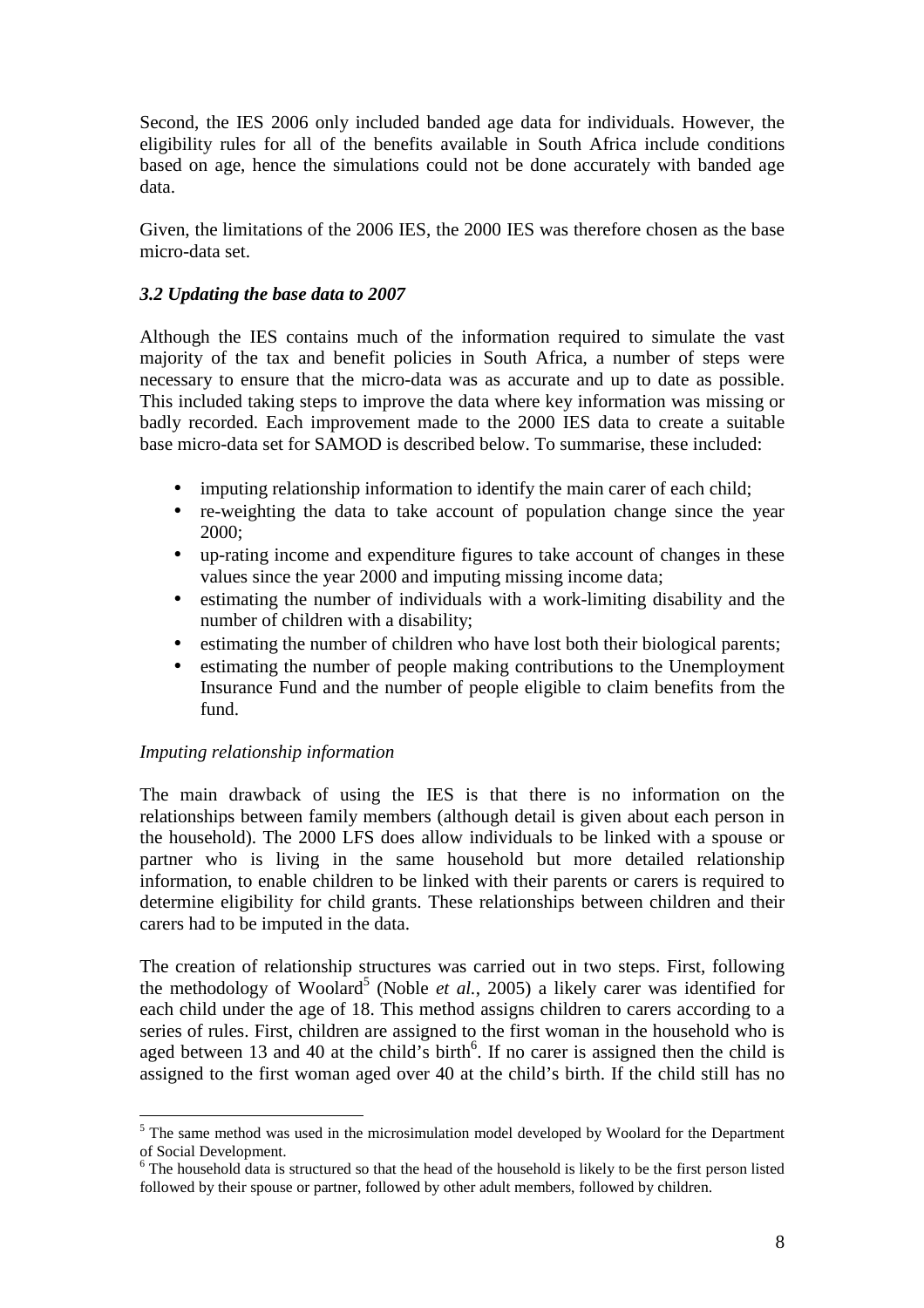assigned carer then the process is repeated for men aged 13 to 40, then, men aged over 40. If this still does not assign a carer to all children then the oldest person in the household who is 18 or over is assigned as the carer to any remaining children. Thus, it is only in child-headed households, where there is no-one present who is aged 18 or over, that children are not assigned a carer. In these cases (representing about 0.5% of all cases) the oldest child is nominated as the carer for the younger children and the oldest child has no carer or parent.

#### *Re-weighting the data to take account of population change*

Ideally the micro-data set used within a microsimulation model should relate to a time point as close as possible to the time point of the tax and benefit rules that will be fed into the model. In the case of SAMOD the main aim is to model policy reform so the data therefore had to be as up-to-date as possible. At the time when SAMOD was being developed the latest population estimates available related to 2007. Other key data, for example the national accounts and the consumer price index were also published up to 2007 so it was decided to take the mid-point of this year as the time point for the micro-data. The IES 2000 data therefore had to be re-weighted to take account of population change between 2000 and 2007. The method employed made use of the CALMAR re-weighting programme (Sautory, 1993), which re-calculates household weights based on a series of constraints. Household weights were recalculated so that the population totals by sex, race and five-year age-band for each province<sup>7</sup> matched the  $2007$  population estimates produced by the Actuarial Society of South Africa (Dorrington *et al.*, 2005) as closely as possible<sup>8</sup>.

#### *Up-rating household incomes and expenditures and imputing missing income data*

In addition to updating the population totals, income and expenditure figures also had to be updated. Of course, other characteristics of the population will have changed between 2000 and 2007, for example, household composition and employment status. However, these factors were very hard to predict and so only population totals and income and expenditure figures were updated.

The publication of the 2006 IES provided detailed information about individual incomes from various sources in 2005/06. However, the challenge lay in using this information to update the incomes of the IES 2000 households. South Africa is characterised by a highly unequal income distribution in which income inequality appears to be increasing over time (Leibbrandt *et al.*, 2005). There are also large numbers of individuals employed in the informal sector and growth in formal and informal sector wages are likely to exhibit very different trends. To take account of the fact that earnings for households with different income levels are likely to change at different rates, a series of income up-rating factors were calculated for each income

 $\overline{a}$ 

<sup>&</sup>lt;sup>7</sup> South Africa is divided into nine administrative areas known as 'provinces'.

<sup>&</sup>lt;sup>8</sup> Statistics South Africa also produce population estimates and these should have ideally been used in the re-weighting procedure as they are the preferred source of population statistics for analysts in government. However, the Statistics South Africa population estimates could not be obtained at the level of detail required to re-weight the survey data. It is straightforward to update the household weights using a different set of population estimates if required.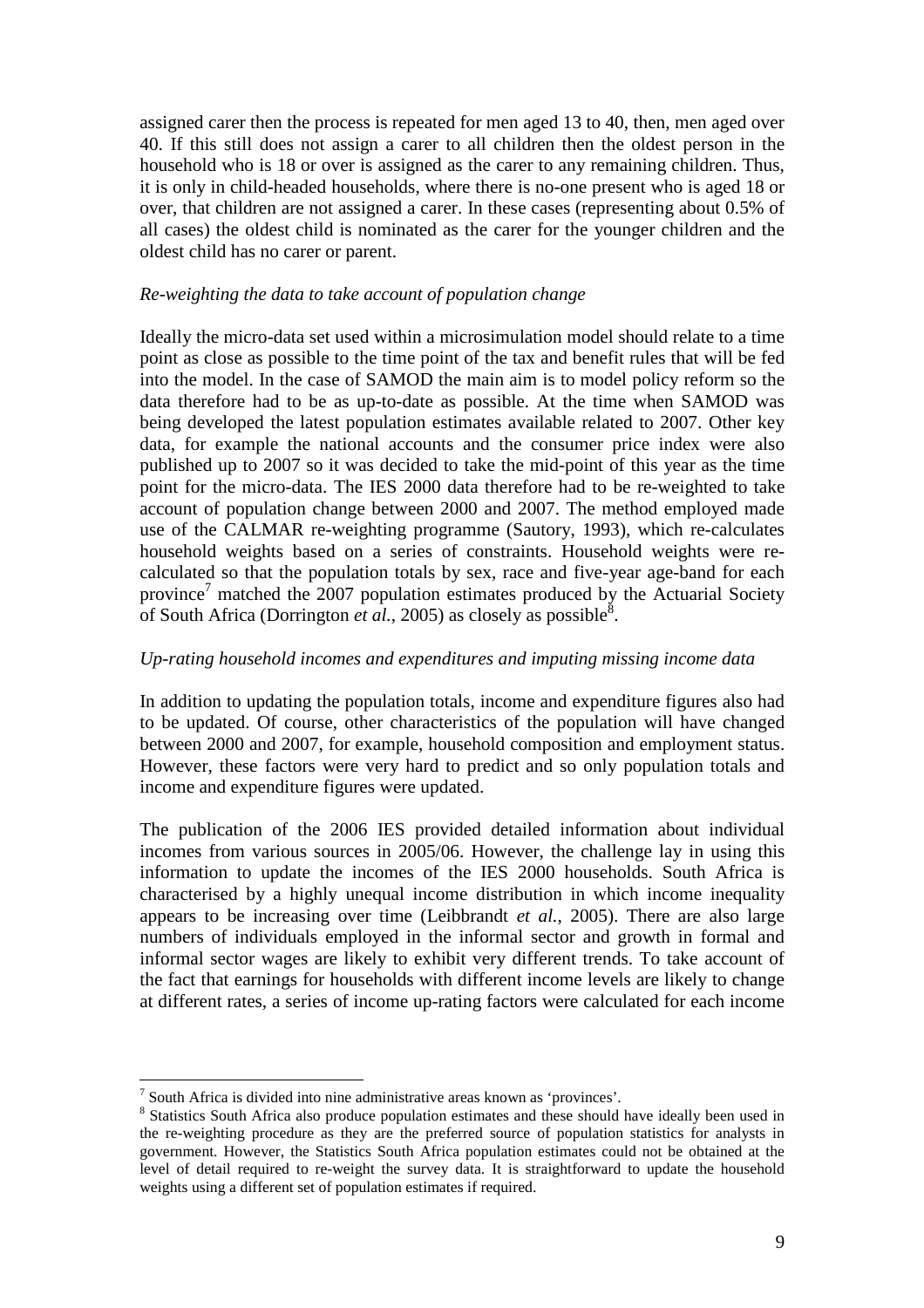quintile within each race<sup>9</sup> group. The process by which these income up-rating factors were calculated is as follows:

- The first step was to calculate the average household income for each income quintile within each race group for households in the  $2006$  IES<sup>10</sup>. There were a number of households reporting zero total income from any source (including social grants and remittances). There are various reasons why households may report zero incomes, for example, Deaton (1997) argues that poor households living at a subsistence level may struggle to understand the concept of income when income and outgoings are approximately equal. In addition, income often tends to be under-reported or not disclosed at all as it is a sensitive topic and people may be afraid of their data being passed on to the tax authorities (Statistics South Africa, 2008a). As zero income was considered to be an implausible result (and it was difficult to identify any systematic biases in the failure to report income), households reporting zero income were excluded from the calculations of average household income.
- The second step was to calculate equivalent figures for the households in the 2000 IES. In this case households with zero incomes could not be dropped because these households were included in the re-calculation of the household weights so to exclude them from the data would affect the 2007 population totals. Rather than dropping these households their income was randomly imputed based on the income distributions observed in households of the same race group reporting non-zero incomes. More complex imputation procedures could have been used (for example, as in Ardington *et al*. (2005) and Barnes and Noble (2006)); however, this was not considered worthwhile given that less than 2% of households reported zero incomes. Thus, after incomes had been imputed and average incomes calculated for each income quintile within each race group, the 2000 and 2006 average household income figures could be compared.
- The average household income for each income quintile within each race group in 2006 was divided by the equivalent figure in 2000 to generate a ratio. This ratio was then used to calculate the year-on-year growth (or decline) in income between 2000 and 2006. Assuming that these income trends continued into 2007, the expected average household income for July 2007 was calculated and hence the equivalent ratio for 2007:2000 average household incomes.

 $\overline{a}$  $9$  Even though all elements of racial discrimination were removed from legislation in 1994, the legacy of the apartheid regime prior to 1994 has resulted in significant income polarisation between white and black South Africans. Even though there are a growing number of middle and high income black South Africans, those living in poverty are almost exclusively black African. It is therefore still appropriate to examine income trends along racial lines. In South Africa race groups are typically referred to as 'population groups'. The population is classified into five groups according to common characteristics of descent and history, these are: black African, Indian, Asian, white and other. The term 'black' is used to refer to all groups who are non-white. (see: Statistics South Africa (2004), *Census 2001 Concepts and Definitions*, Pretoria, Statistics South Africa)

<sup>&</sup>lt;sup>10</sup> The calculations were based on income from all sources except social grants.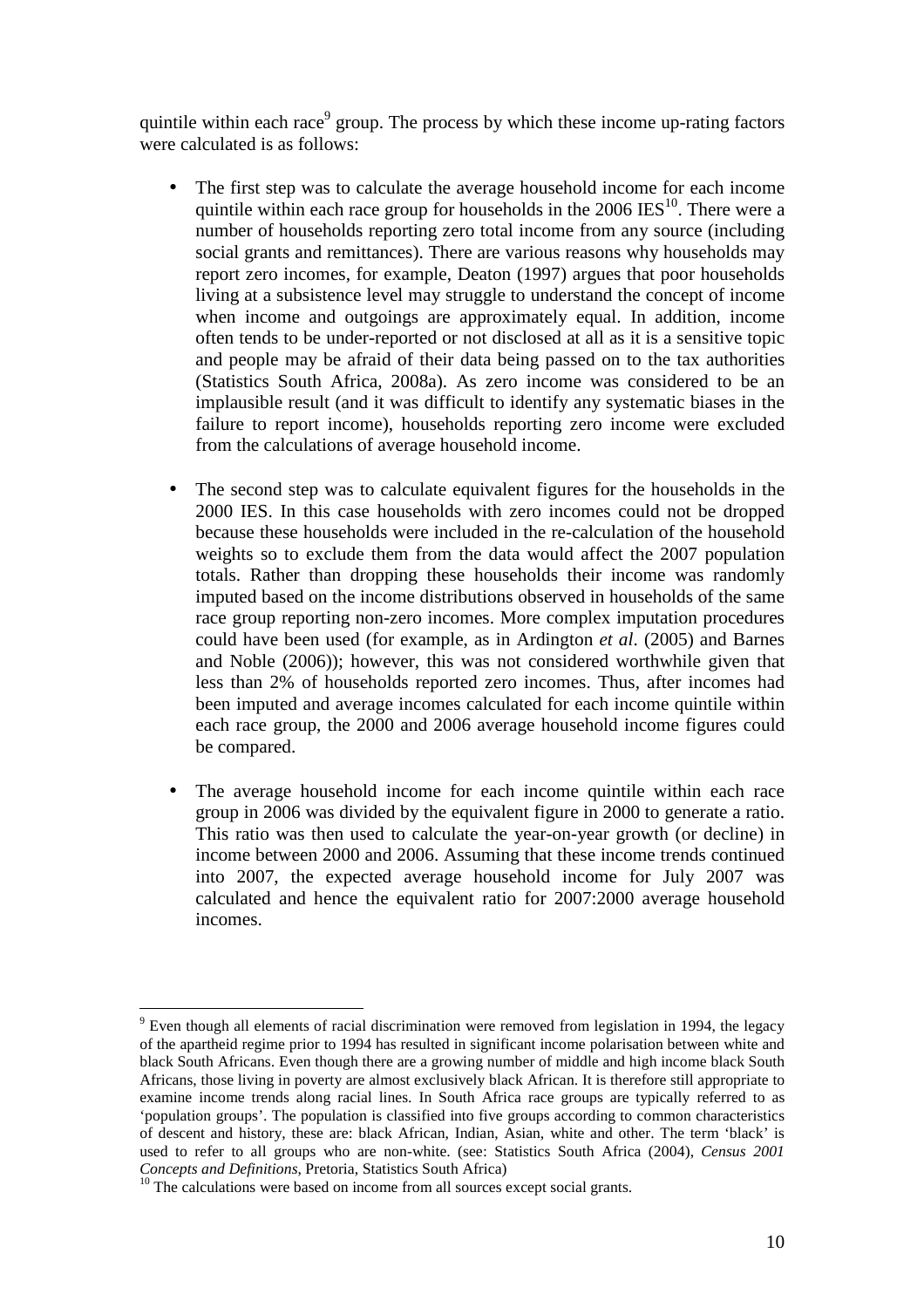- Household income in 2000 was multiplied by the 20007:2000 ratios to generate an estimated household income in 2007. The ratios were not applied to income from social grants as the amount of the grants is determined by government policy.
- Finally, to check the robustness of the calculations the estimated total wage income was compared to the total compensation to employees as reported in the national accounts (South African Reserve Bank, 2008). The estimated figure was about 20% smaller than the figure recorded in the national accounts so 2007 household incomes were scaled up by a further amount so that the total wage income matched the total recorded in the national accounts. It is debatable whether it is always appropriate to scale up income to match national account totals as this can falsely alter measures of poverty and inequality. In South Africa the process of scaling up incomes has often been used to produce estimates of poverty (Meth, 2006, 2007; Simkins, 2004; van der Berg *et al.*, 2005, 2007; van der Berg and Louw, 2004), although the method used to do this has been the subject of considerable debate. It is known that the Income and Expenditure Surveys undercount income. Wage income in the 200/2001 survey was 21% lower than national accounts and 30% lower in the 2005/2006 survey. As the method used to update income here creates a separate scaling factor for each race group and each income quintile (25 separate scaling factors in total), and is only applied to earned income (and not income from cash transfers) the final scaling up of earned income to national accounts has only a small effect on poverty and inequality measures. The poverty rate changes from 64% prior to scaling up to 60% post scaling  $up<sup>11</sup>$ . The Gini coefficient (on pre tax and transfer income) remains at 0.83. Thus, here it is considered appropriate to scale-up incomes as this does improve the estimates of income tax considerably and has little impact on poverty and inequality metrics.

Household expenditure data was updated assuming that each household purchases the same types of items in 2000 and 2007; however, the total quantity purchased may vary. The method used was as follows: first, price inflation factors from the July 2007 consumer price index (Statistics South Africa, 2007a) were applied to each expenditure item. New total expenditure values were then calculated for each household in the IES 2000. These new expenditure totals were then multiplied by a scaling factor. Equation 1 below shows the calculation of household expenditure for household *y* on a single expenditure item *i* in 2007 where  $e_{\text{vi2007}}$  is the estimated expenditure on a particular item in 2007, *eyi2000* is the expenditure on the same item recorded in the IES 2000,  $p_i$  is the price inflation factor for the item and  $S_q$  is the scaling factor.

Equation 1 
$$
e_{yi2007} = S_q \times e_{yi2000} \times p_i
$$

 $\overline{a}$ 

 $11$  As there are no reference data against which to check poverty rates it is not know whether 60% or 64% is the more accurate estimate.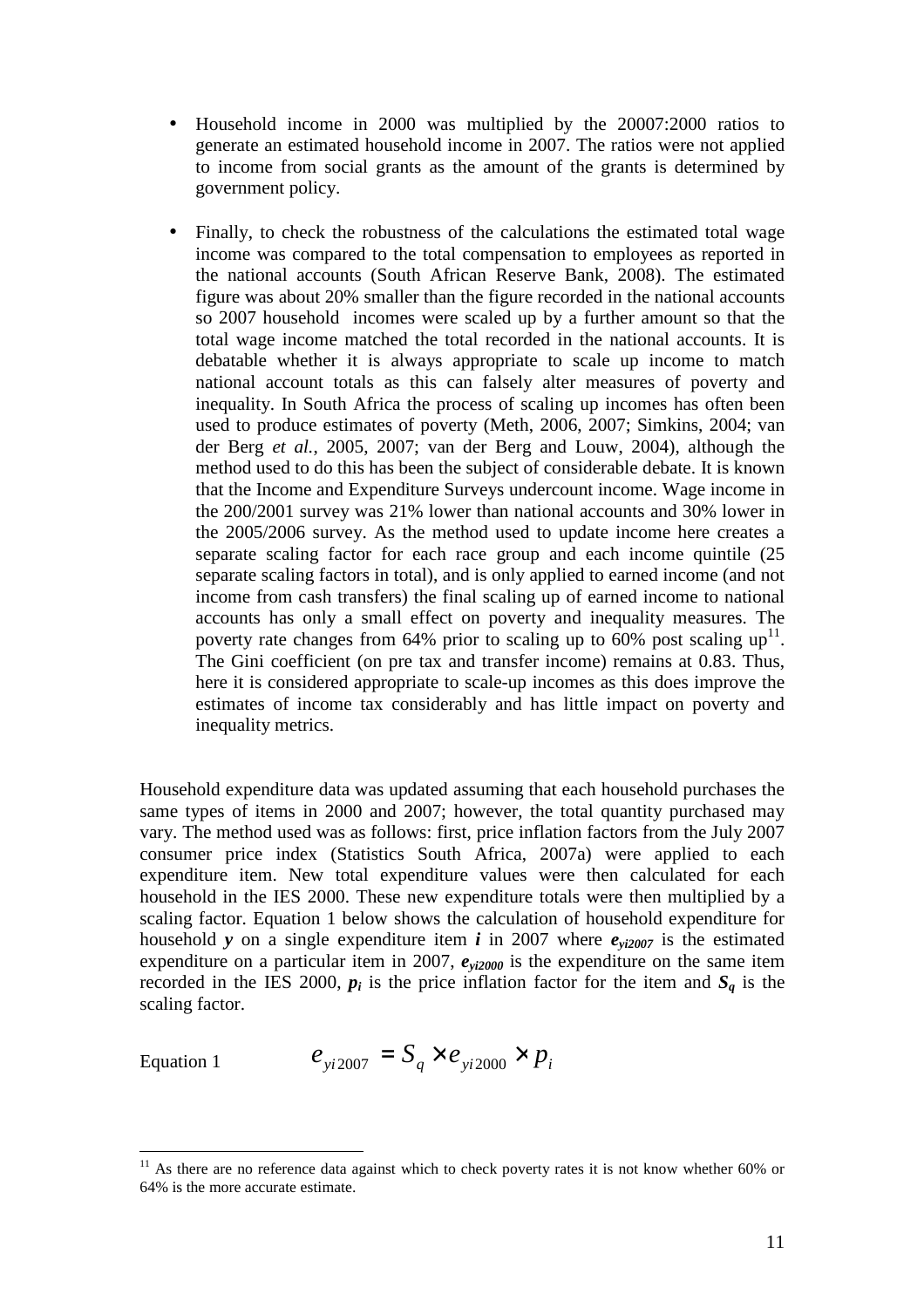The scaling factor  $S_q$  was calculated as follows: Households in the IES 2006 were grouped into deciles according to total expenditure and an average household expenditure figure was calculated for each expenditure decile. The ratio of the 2006 average household expenditure to the 2000 average household expenditure for each expenditure decile was then used to determine the year-on-year growth in household expenditures for each decile. Assuming that expenditure continued to grow at the same rate between 2006 and 2007, the growth rates were used to calculate the expected average total expenditure for households in each decile in 2007. Equation 2 shows the calculation of the average total household expenditure for a household in decile *q* in 2007 ( $E_{q2007}$ ) where  $E_{q2006}$  is the average total household expenditure for a household in decile  $q$  recorded in the IES 2006 and  $E_{q2000}$  is the average total household expenditure for a household in decile *q* recorded in the IES 2000.

Equation 2 
$$
E_{q2007} = E_{q2000} \times \left(\frac{E_{q2006}}{E_{q2000}}\right)^{7/6}
$$

Finally, the scaling factor required to calculate the estimated expenditure on each item in 2007 for every household *y* in expenditure decile *q* is calculated as in Equation 3. In this case an individual household consumes a total of *j* different items and there are *n<sup>q</sup>* households in each decile.

Equation 3 
$$
S_q = \frac{E_{q2007} \times n_q}{\sum_{nj} (e_{yi2000} \times p_i)}
$$

Thus, the total expenditure in 2007 matches that estimated by rolling forward the IES data. However, the ratio of expenditure on different items may change due to differences in the price inflation factors for individual expenditure items.

#### *Imputing disability status and identifying potential foster children*

Social assistance is available in South Africa for adults with a disability that prevents them from working (Disability Grant) and children who have a disability that necessitates full-time care (Care Dependency Grant). There is also a grant available for an individual who cares for a foster child (Foster Child Grant). Thus, to calculate eligibility for these grants individuals with a disability and foster children must be identified in the data. The IES does not record such characteristics so the 2007 Community Survey was used to identify adults reporting that they were not able to work due to ill health or disability and children who are recorded as having a disability that prevents them from taking part in normal activities. Potential foster children were identified as children who had neither mother nor father still alive.

Having identified those who may be eligible to receive a disability grant, a logistic regression model was used to calculate the probability that an individual is disabled. The explanatory variables used were: age; gender; race; age of head of household; gender of head of household; province of residence; household income; highest education level achieved of head of household; number of adults in household; and,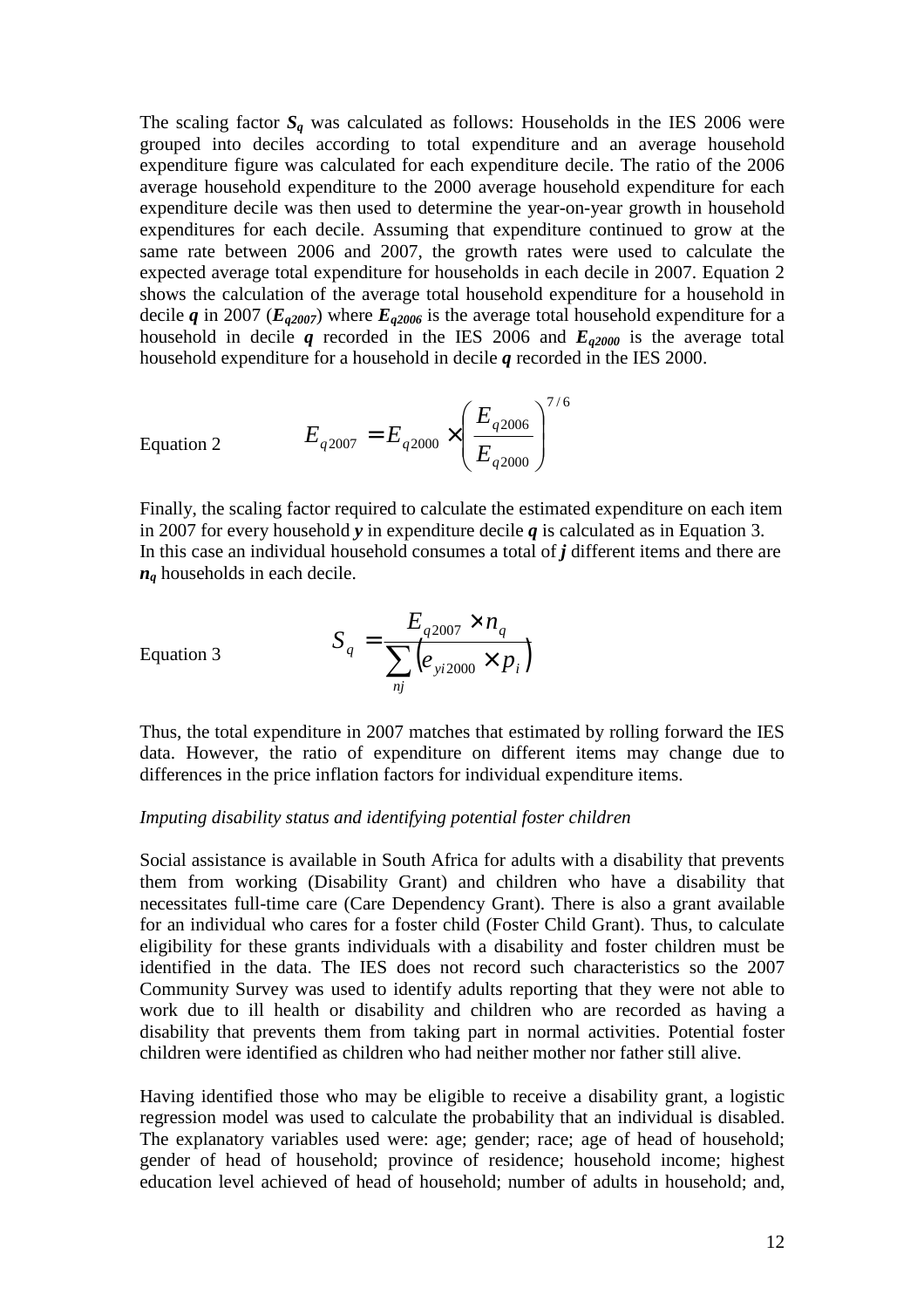number of children in household. Only individuals who were not working were included in the model. The model coefficients were then applied to individuals in the IES data-set to identify those individuals most likely to be disabled. As the Community Survey provided an estimate of the total number of individuals likely to be eligible to claim a disability grant, the aim was to assign a disability status to the same number of individuals in the IES data. Thus, individuals in the IES data were ranked according to their probability of being disabled (again only unemployed people were considered) and the highest probability individuals were 'assigned' to the disabled group until the total number of disabled persons matched the totals estimated from the Community Survey. A similar process was followed to identify potential foster children in the IES data, as well as for children in receipt of the Care Dependency Grant.

#### *Identifying unemployment insurance fund contributors and claimants*

The only form of protection against unemployment for working age individuals currently available in South Africa is the Unemployment Insurance Fund (UIF). Employees and employers in certain parts of the formal sector are obliged to make contributions. However, there is no coverage at all for those in the informal sector. Contributions have to have been made for a certain period of time in order for a claim to be made in the case of unemployment, and the benefit can only be claimed for a maximum of six months. Although the 2000 LFS (which is matched to the 2000 IES) does record information on UIF contributions and claimants, this information needed to be updated to 2007. The latest LFS available at the time related to 2006 so this was used to estimate the total numbers of UIF contributors and claimants in 2007. The process used to identify claimants in the 2007 data was the same as that used to identify foster children and individuals with a disability i.e. a logistic regression was used to calculate the probability of each individual being a UIF claimant. Certain other constraints were placed on the models, for example, that claimants had to be currently unemployed but having previously worked. The explanatory variables used in the claimants' model included: gender; age; race; province of residence; size of household; means of support; education and time since last employment.

UIF contributors were imputed in the IES data according to their occupational sector. The proportion of workers contributing to the UIF in each occupational sector was estimated using the 2006 LFS. Individuals in the IES data were then randomly assigned to the UIF contributors group until the proportion of contributors in each occupational sector matched the proportions estimated in the 2006 LFS.

#### **4. Tax and benefit policy in South Africa**

#### *4.1 Selecting policies to simulate in SAMOD*

In the construction of any microsimulation model decisions often need to be made about which policies to simulate and which to leave out. The aim in building SAMOD was to simulate as many existing policies as possible. However, given that data constraints meant that certain policies could not be simulated with a great deal of accuracy, the focus was on those policies most relevant in terms of their direct impact on household incomes.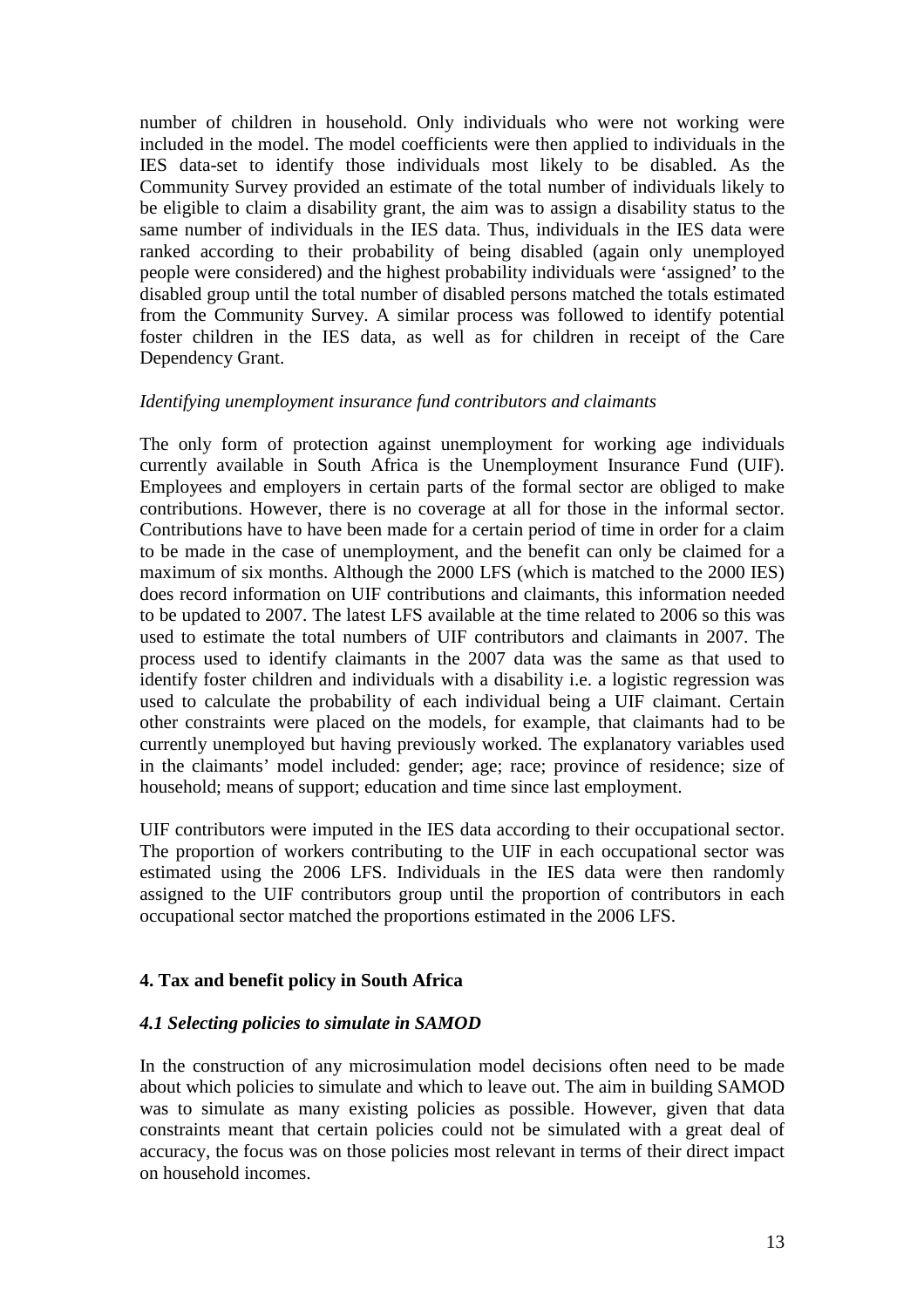Given the policy focus on improving the situation of those living in poverty, it was important to include social assistance (referred to in South Africa as 'social grants') available to poor households and people with disabilities. In addition, the inclusion of personal income tax and value-added tax was also crucial given that these taxes provide revenue to fund the payment of social grants. As well as cash benefits, there are also a number of benefits 'in-kind' in South Africa such as free basic water, electricity and free schooling (where these services are normally subject to user charges). Ideally, these would also have been included in the simulations as they can have a considerable impact on the income of poor households. However, there are no reliable data with which to identify households who receive benefits 'in-kind' so these were not simulated within SAMOD (see Meth (2008b) for further details about these items).

The policies included within SAMOD for August 2008 are:

- Child Support Grant a means-tested grant available to the carer of a child under the age of  $15^{12}$  (R210<sup>13</sup> per month)
- Care Dependency Grant a means-tested grant available to the carer of a child<sup>14</sup> with a severe disability (R940 per month)
- Foster Child Grant a grant available to the carer of a foster child<sup>11</sup> (not means-tested) (R650 per month)
- Disability Grant a means-tested grant available to working-age adults who are unable to work due to disability or illness (up to R940 per month depending on income)
- Old Age Grant a means-tested grant available to men aged 65 and over and women aged 60 and over<sup>15</sup> (up to R940 per month depending on income)
- Grant-in-aid a top up to the Disability Grant or Old Age Grant for recipients of these grants who require full-time care (R210 per month)
- Personal income tax
- Value-added tax and excise duties
- Fuel levy a tax levied on petrol and diesel

Other policies which may impact on household incomes but are currently not simulated within SAMOD include:

- War Veteran's Grant very small numbers of individuals are now eligible for this
- Free electricity provided as 50Kwh free per month
- Free water provided as 6,000 litres per household per month to all households with a mains connection or access to a standpipe

 $\overline{a}$  $12$  The Child Support Grant was extended to include 15 year-olds in January 2009. There is also likely to be a further extension to cover children up to 18 years of age but the timetable for this has not yet been agreed.

<sup>&</sup>lt;sup>13</sup> Note that one-hundred rand equates to  $\epsilon$ 7.75 as at March 2009.

<sup>&</sup>lt;sup>14</sup> The grant is available until the end of the year in which the child reaches their  $18^{th}$  birthday.

<sup>&</sup>lt;sup>15</sup> In October 2008 the Old Age Grant was extended to include men aged 63 and 64. The extension of the age range for men will continue over the next few years until both men and women aged 60 and over are eligible.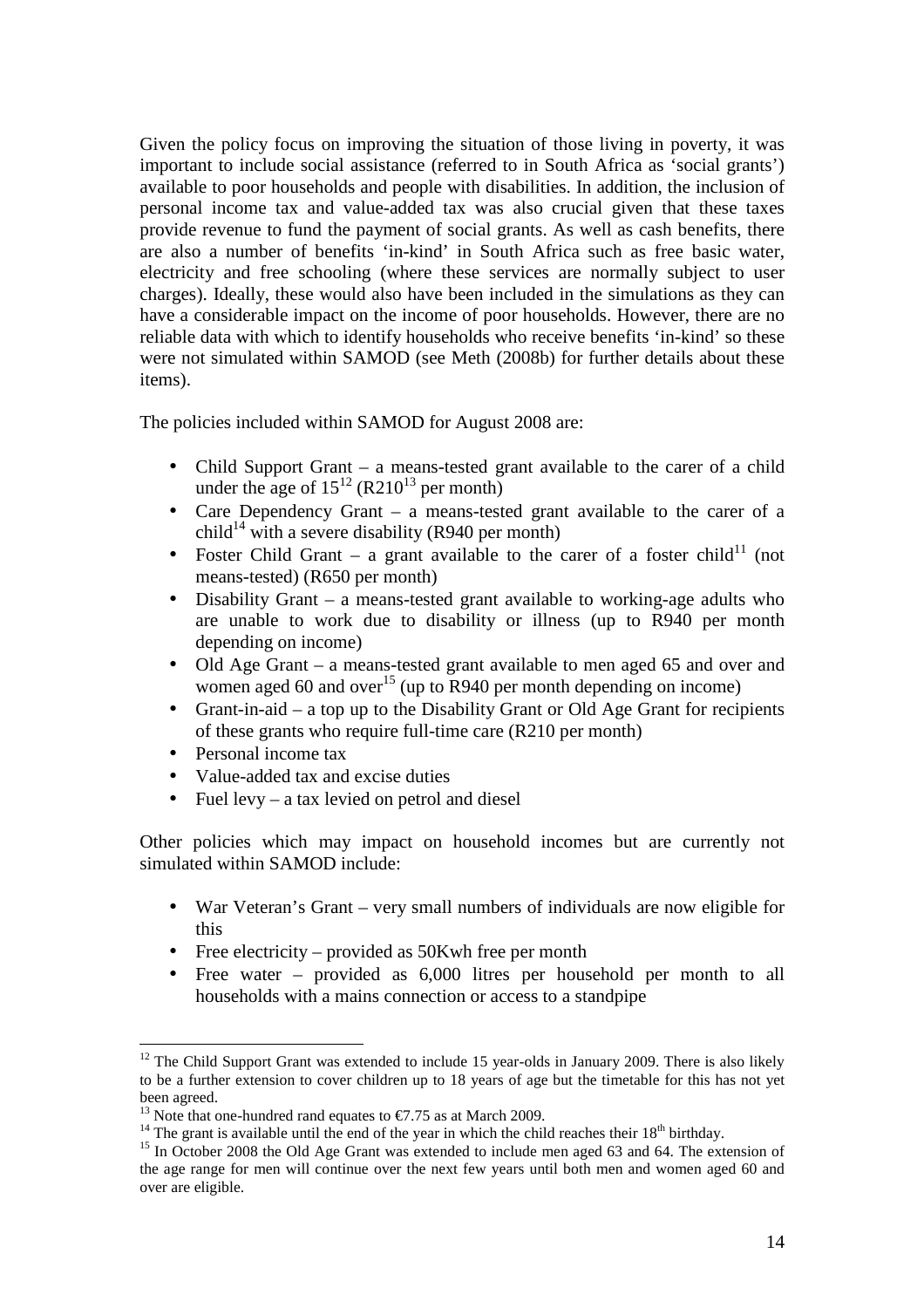- School fees school fees are charged as standard in South African schools; however, there are an increasing number of no-fee schools operating in the poorest areas
- Free school meals one free meal is provided per day in certain schools
- Municipal indigent grants amounts vary according to the area
- Early Childhood Development subsidies amounts vary according to the area
- Free primary health care primary health care is free for people who are not members of a private medical scheme. Free health care is also provided to children under the age of 6 and pregnant and lactating women
- Social relief of distress provided as a short-term cash payment or food parcel to households undergoing temporary financial distress
- Compensation for occupational injuries and diseases
- Compensation for road traffic accidents
- Motor vehicle tax
- Road toll fees
- Private medical and retirement schemes
- Corporate taxation
- Capital gains tax
- Transfer duties paid on the acquisition of fixed property
- Tax on retirement funds

# **4.2 Replicating policy rules**

#### *Social grants*

It is never possible to exactly replicate the actual policy rules for any of the policies simulated in SAMOD. However, the simulated policy rules are generally a very close approximation to reality. For all of the social grants modelled in SAMOD eligibility conditions associated with characteristics that can be obtained from the micro-data are included. For example, conditions related to age, gender, marital status, family composition and income can easily be simulated. Other eligibility rules cannot be simulated, for example, to claim a Child Support Grant the carer must have a valid birth certificate for the child, but this information is not recorded in the micro-data.

As is the case in many microsimulation models, conditions such as these cannot be simulated; however, they are unlikely to have a significant impact on the number of claimants.

One way in which SAMOD differs significantly from reality is that it does not account for take up (i.e. in cases where an individual does not take up the benefits to which they are entitled, or, when someone fraudulently claims a benefit, which they are not entitled to). Take-up rates for the majority of the social grants available are now fairly high so this is not such a significant problem. The only grant which still has very low take-up rates is the Foster Child Grant. This is due to the fact that foster carers have to go through the courts to formally take a foster child into their care before they are eligible to receive a Foster Child Grant and many carers do not have the knowledge or means to do this. The simulations in SAMOD therefore vastly *overestimate* the actual number of individuals receiving a Foster Child Grant. This is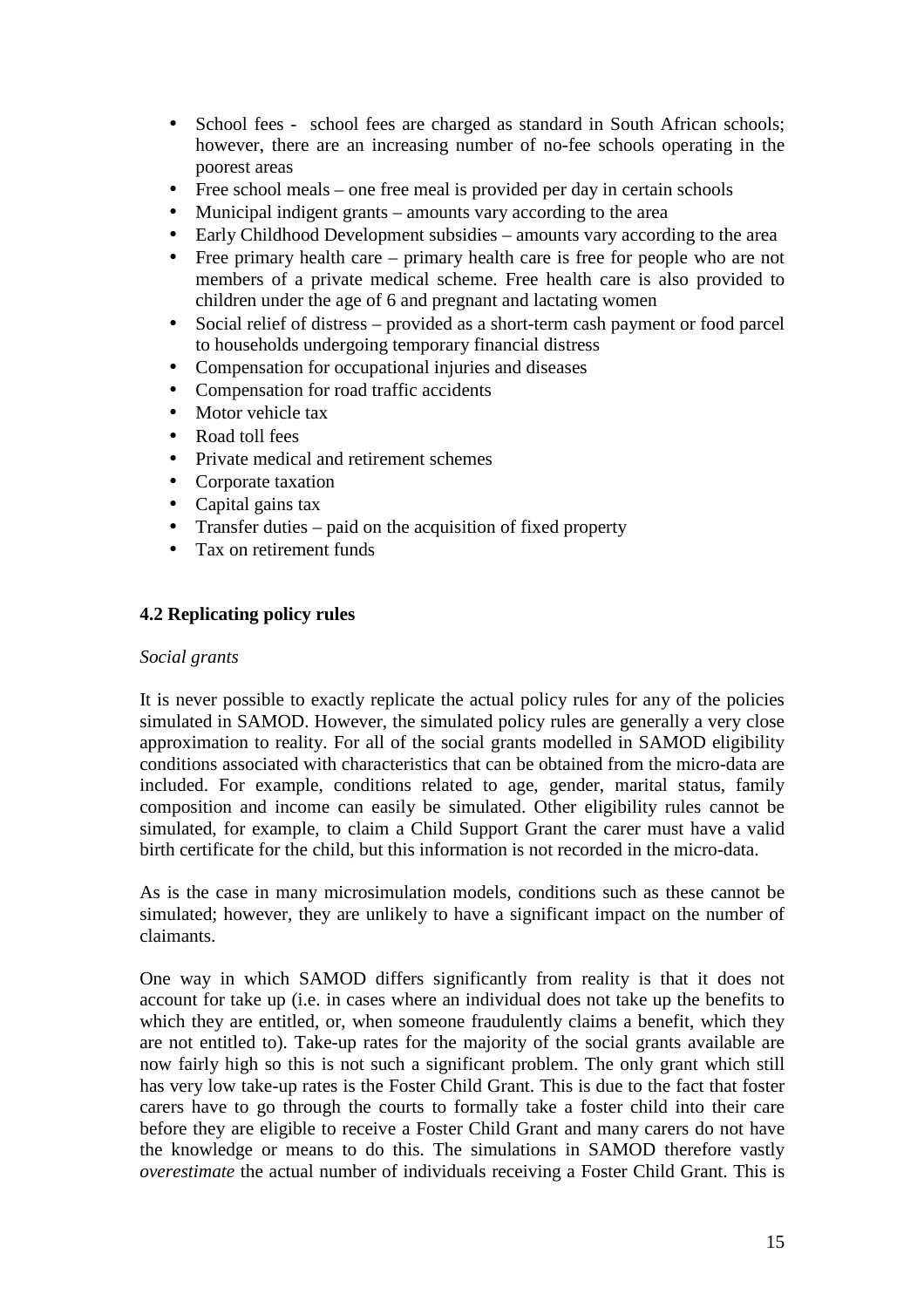not seen as an issue as it is arguably more important to know how many children may be eligible for this grant (given that they have lost both their parents) rather than knowing how many are actually claiming, especially as actual numbers of recipients can be obtained from administrative data.

The other incidence where an approximation is made which is worth noting is in the application of the income means-tests to determine eligibility for the majority of social grants. Here the major difference lies in the fact that the income test for some social grants also includes the value of assets owned by the household or earnings arising from the disposal of assets. Asset values are not recorded in the IES and the asset test can not be applied in the simulations.

#### *Taxation*

Compared to the calculations for the simulation of social grants, calculating personal income tax liability is significantly more complicated. However, as the payment of income tax is only recorded at the household level in the IES and the data are not accurate, it is preferable to simulate personal income tax. Building a personal income tax policy into the model also means that it is possible to simulate policy changes, which is a key requirement of the model.

Again, data constraints meant that the simulated income tax policy in SAMOD is a simplification of the actual policy rules. The main challenge in calculating tax liability is that certain income and expenditure items which are necessary for calculating individual liability for personal income tax are only provided at the household level. These include: lump sum payments from insurance and pension schemes; contributions to private medical schemes; employer contributions to health care insurance; and individual expenditure on health care. In these cases the amounts recorded at the household level are assigned to the main earner in the household (or apportioned between the main earners in each family according to income if more than one family lives in the same household). Individual and employer contributions to pension schemes are also reported at the household level but the data appear to significantly underestimate the value of these contributions. There are a large number of pension schemes in South Africa and each varies in terms of the contributions made by the employer and employee. As it was not possible to simulate the rules for each individuals scheme (it is not even known which particular scheme an employee belongs to) average contribution rates were applied to all employees. A recent survey by a South African pension fund estimated that, on average, individuals contribute 5.5% of gross salary to pension schemes and employers contribute 9.7% (Sanlam Employee Benefits, 2008). These average estimates were therefore applied to all wage earners to estimate individual and employer pension contributions.

Tax evasion was not taken into account in the simulations. In countries with a large informal economy rates of tax evasion are likely to be high. However, even though the informal sector is sizeable in South Africa (almost 40% of the labour force) tax collection is considered to be reasonably efficient (Lieberman, 2001) and the threshold at which earners begin paying tax is so high up the income distribution that very few informal sector workers are likely to be liable for income tax. Assuming no tax evasion occurs it is estimated that there were around 4 million tax payers in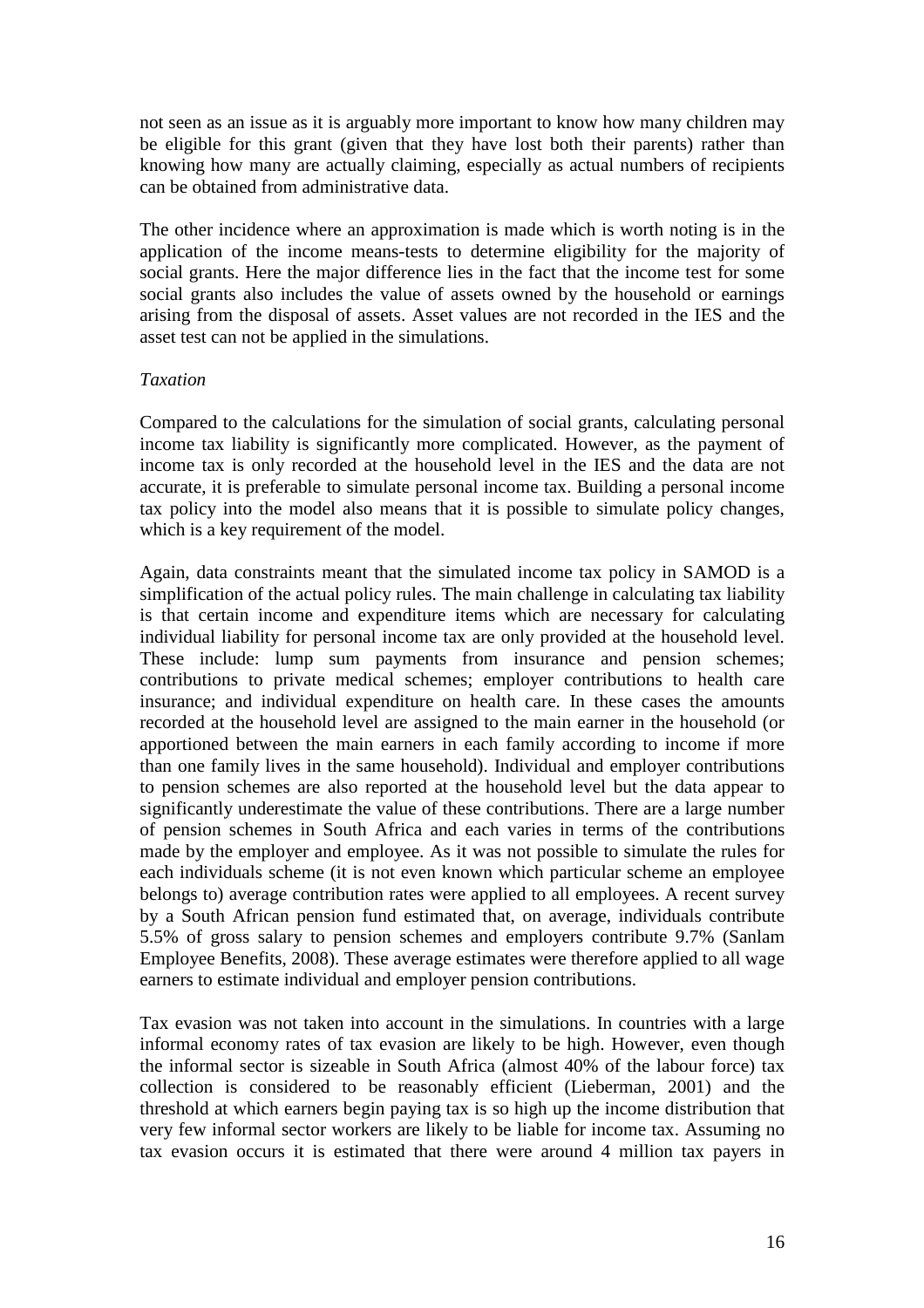$2008^{16}$ . By comparison there are around 8 million formal sector workers (Statistics South Africa, 2008b), and these formal sector workers are likely to have higher earnings than informal sector workers. Thus, given that around half of *formal* sector workers earn too little to be liable for income tax, it is fairly unlikely that many *informal* sector workers will earn enough to be liable for income tax. For this reason tax evasion due to a large informal sector is not considered to be a significant problem.

# **4.3 Model validation and simulation results**

The extent to which the output from a microsimulation model needs to replicate reality is debatable. There is a balance to be struck between generating realistic results and adjusting the micro-data to produce such results. Most surveys do contain deficiencies in the data; however, unless there are particular known problems that can be easily (and robustly) addressed it is generally preferable to adjust the micro-data as little as possible. There are various methods of validating model output, for example, by comparing indicators of poverty and inequality or aggregate data on tax revenue and social expenditure. In some cases discrepancies between simulated and recorded figures may not be an issues, this depends very much on how the simulation results are to be used. However, validating model output is a useful test of the robustness of a microsimulation model and can highlight the strengths and weaknesses of the model.

First, looking at indicators of poverty and inequality, SAMOD simulations produce an overall poverty rate of 47.1%, based on a poverty line of R462 per capita per month. This poverty line is based on the lower bound of the poverty line used by Hoogeveen and Özler (2004) and also recommended by Statistics South Africa and the National Treasury (Statistics South Africa, 2007b). The poverty line was calculated using a 'cost-of-basic-needs' approach. The value used by Hoogeveen and Özler (R322 per capita in 2000 Rands) was updated from 2000 to 2007 prices using the average consumer price index for 2007. The Gini coefficient for South Africa based on the simulations of 2008 policies is 0.66. Comparable poverty and inequality figures are extremely hard to obtain due to the absence of regularly updated national surveys providing detail about household incomes. However, Armstrong *et al.* (2008) report poverty rates of 47.1% in 2006 and a Gini coefficient of 0.72 and Streak *et al.* (2008) report a poverty rate (for adults only) of 45.2% based on a poverty line of R556 in 2007 Rands.

Second, considering tax revenue and expenditure on social grants, Table 1 and Table 2 below compare the simulation results from the August 2008 policy system in SAMOD with actual results obtained from the South African Social Security Agency and the National Treasury. Table 1 shows the results for the social grants and the UIF and Table 2 shows the results for direct and indirect taxation. It should be noted that although 2008 policies are modelled for the purposes of the calculations in this table, the data-set still relates to the mid-point of 2007. Thus, some differences will be due to change in income, expenditure and population demographics occurring between

 $\overline{a}$ <sup>16</sup> From SAMOD simulations.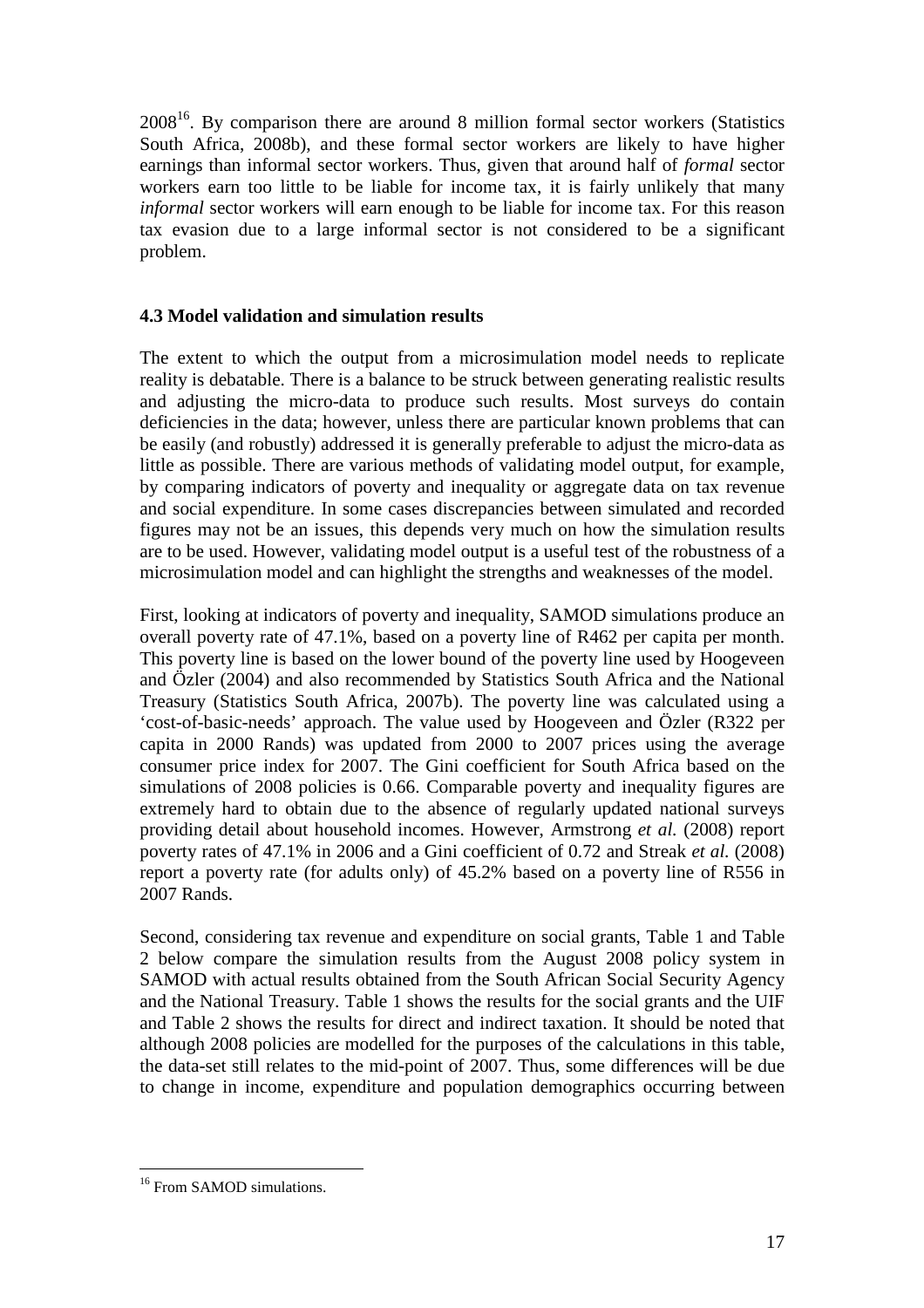these two time periods. The figures in Table 1 have been adjusted to assume take-up rates of 90% for all social grants $17$ .

| <b>Policy</b>                         | of<br><b>Number</b><br>claimants<br>$\overline{\phantom{0}}$<br><b>July</b><br>2008<br>$(actual)^{18}$ | <b>Number</b><br>of<br>claimants<br>$\overline{\phantom{m}}$<br>2008<br><b>July</b><br>(predicted<br>$\mathbf{by}$<br><b>SAMOD)</b> | <b>Total</b><br>expenditure<br>million R per<br>$annum - July$<br>$2008$ (actual) <sup>8</sup> | <b>Total</b><br>expenditure<br>million R per<br>$annum - July$<br>2008<br>(predicted<br>by<br><b>SAMOD)</b> |
|---------------------------------------|--------------------------------------------------------------------------------------------------------|-------------------------------------------------------------------------------------------------------------------------------------|------------------------------------------------------------------------------------------------|-------------------------------------------------------------------------------------------------------------|
| Child<br>Support                      | 8,273,859                                                                                              | 9,337,745                                                                                                                           | 19,857                                                                                         | 23,531                                                                                                      |
| Grant<br>Child<br>Foster<br>Grant     | 461,573                                                                                                | 753,500                                                                                                                             | 3,434                                                                                          | 5,877                                                                                                       |
| Care<br>Dependency<br>Grant           | 103,794                                                                                                | 115,921                                                                                                                             | 1,084                                                                                          | 1,308                                                                                                       |
| Disability<br>Grant                   | 1,416,841                                                                                              | 1,355,917                                                                                                                           | $\ast$                                                                                         | 14,182                                                                                                      |
| Old Age Grant                         | 2,255,471                                                                                              | 2,327,290                                                                                                                           | $\ast$                                                                                         | 23,598                                                                                                      |
| Grant-in-Aid                          | 39,996                                                                                                 | 32,406                                                                                                                              | 96                                                                                             | 82                                                                                                          |
| Unemployment<br><b>Insurance Fund</b> | 464,335                                                                                                | 44,496                                                                                                                              | $\ast$                                                                                         | 249                                                                                                         |

*Table 1: Comparing SAMOD simulations with actual figures (social grants)* 

\* figure could not be obtained

In Table 1, the majority of the simulated and actual figures match quite well with the exception of the Foster Child Grant and the UIF. In the case of the Foster Child Grant, as discussed previously, the simulations seek to estimate the number of potential foster children rather than the number who have actually undertaken the necessary procedures to claim a grant. For the UIF, the figure shown for the actual number of claimants relates to the number of claims made in 2006 (Meth, 2008a). As many claimants are only able to claim the grant for a short period (a month or less) it is likely that the caseload at any single point in time (as presented in the SAMOD simulations) is likely to be much smaller. Given that the Unemployment Insurance Fund currently has relatively few claimants this is not considered to be a significant problem. However, if the UIF were to be expanded in the future, there would be a need to improve how this benefit is simulated in SAMOD.

 $\overline{a}$  $17$  Those taking up grants are randomly selected from the data.

<sup>&</sup>lt;sup>18</sup> Figures for social grants obtained from South Africa Social Security Agency, July 2008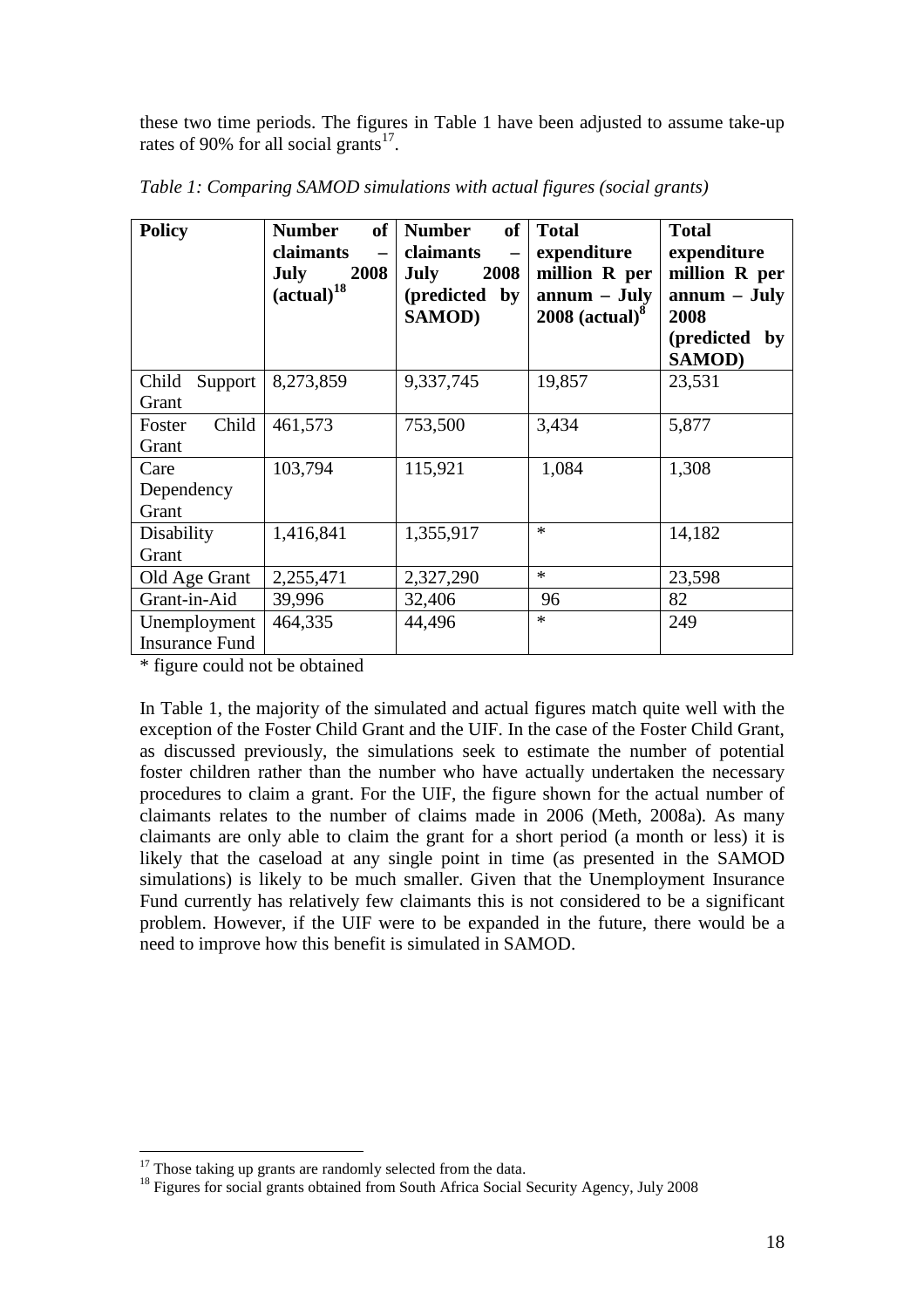| <b>Policy</b>       | Revenue million R per   Revenue million R per<br>annum $(actual)^{19}$ | annum (estimated from<br><b>SAMOD</b> ) |
|---------------------|------------------------------------------------------------------------|-----------------------------------------|
| Personal income tax | 155,335                                                                | 134,779                                 |
| <b>VAT</b>          | 155,068                                                                | 61,722                                  |
| Excise              | 16,527                                                                 | 8,885                                   |
| Fuel excise         | 23,938                                                                 | 5,202                                   |

*Table 2: Comparing SAMOD simulations with actual figures (direct and indirect taxation), based on policies in place in July 2008* 

Considering the results of the taxation simulations in Table 2, the simulated value for personal income tax is close to the actual recorded value which suggests that the income up-rating process was reasonably accurate. For the indirect taxes, there is clearly a considerable shortfall between the actual and simulated amounts. Expenditure by households does not represent the total expenditure on goods and services in South Africa. For example, the treasury VAT figure will include expenditure by overseas visitors and the fuel excise figure includes expenditure on fuel in the commercial sector. To some extent the shortfall in all the taxation figures is due to the difference in household incomes between 2007 and 2008 as 2008 policies are simulated assuming 2007 household incomes. As it is difficult to judge the extent to which the differences between the simulated and reported values are due to underreporting of expenditure in the IES or non-household expenditure, the household expenditure data has not been adjusted upwards to improve the match between simulated and recorded indirect tax revenues.

# **5. Adapting EUROMOD for South Africa – technical issues and other challenges**

The previous sections have discussed issues which are common when building any type of microsimulation model, namely, what sort of model is needed and how can it be best designed to simulate reality given the constraints imposed by the data available. This section considers some of the more technical challenges associated with adapting the EUROMOD platform to a different country and the issues arising due to differences between European Union countries and a developing country such as South Africa.

# *5.1 Adapting the EUROMOD platform for another country*

 $\overline{a}$ 

In brief, the process of adapting EUROMOD for South Africa involved changing certain elements of the Excel-based front end of EUROMOD. The ways in which the EUROMOD design could be changed were limited as certain parameters could not be moved or changed. However, necessary changes such as removing all existing European countries from the model were possible. In addition, a new set of parameter files and a micro-data set were created for South Africa. These simply replaced the existing parameter files and micro-data contained within EUROMOD. It was not

<sup>&</sup>lt;sup>19</sup> Figures obtained from the National Treasury Estimates of Revenue (2007-08), published in February 2008.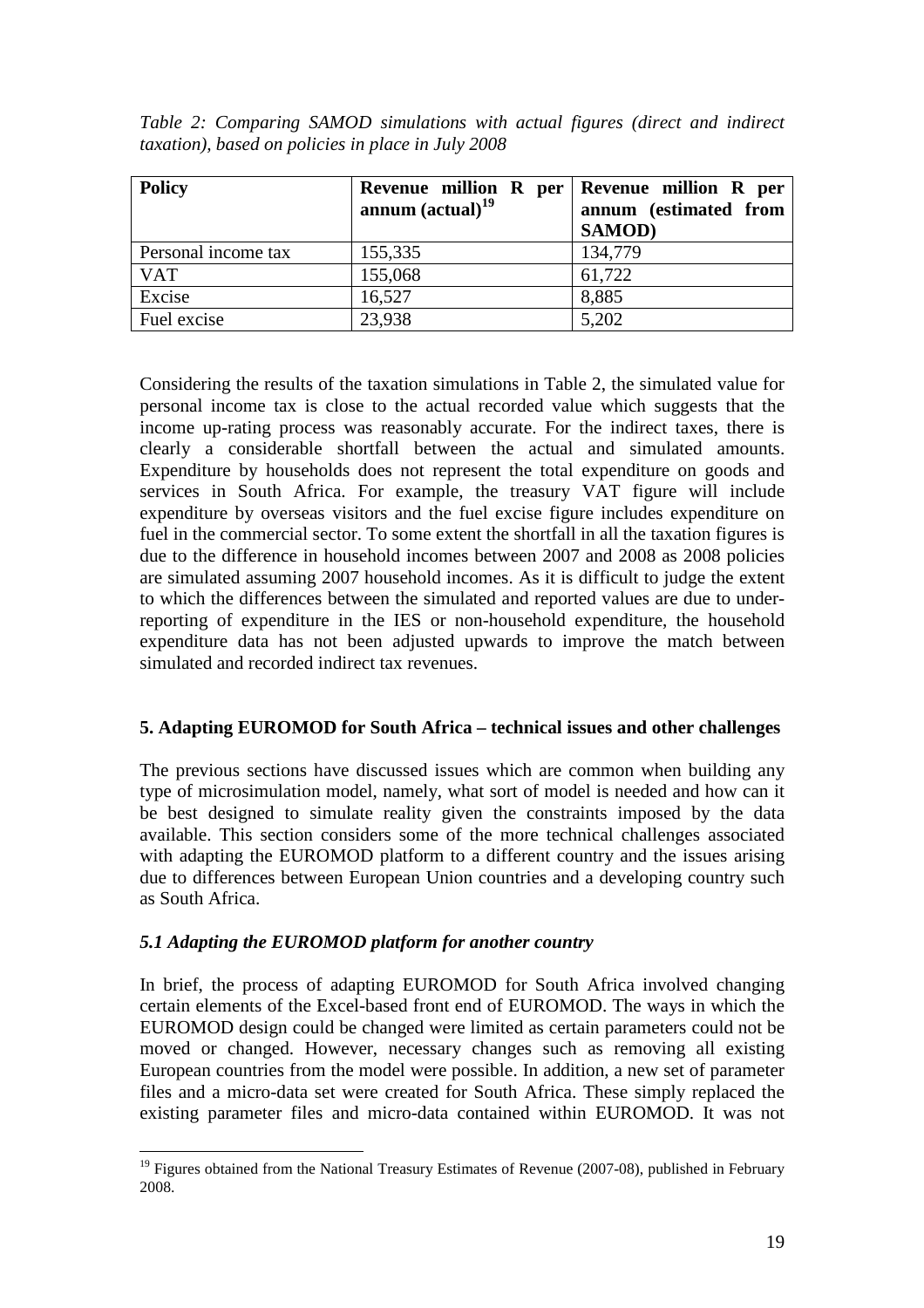necessary (or possible) to make changes to the EUROMOD 'calculation engine' and this remains identical in EUROMOD and SAMOD.

The fact that the EUROMOD interface is built in Excel means that it is straightforward to change the overall design and look of the model. Figure 1 shows the main operating screen of SAMOD. The underlying structure of the model is identical but the design has been changed to one that is better suited to a singlecountry model.

It is also reasonably straightforward to amend the dialog boxes so that the captions and contents are appropriate for SAMOD (see Figure 2).

Although the design of the model can be easily adapted to a single country there are some EUROMOD features which are unnecessary in the case of a single country but which cannot be removed, for example, parameters relating to exchange rates. In addition, it is not currently possible to remove all country-specific variables from EUROMOD which results in a number of 'unnecessary variables' remaining in the model.

*Figure 1: SAMOD main operating screen* 

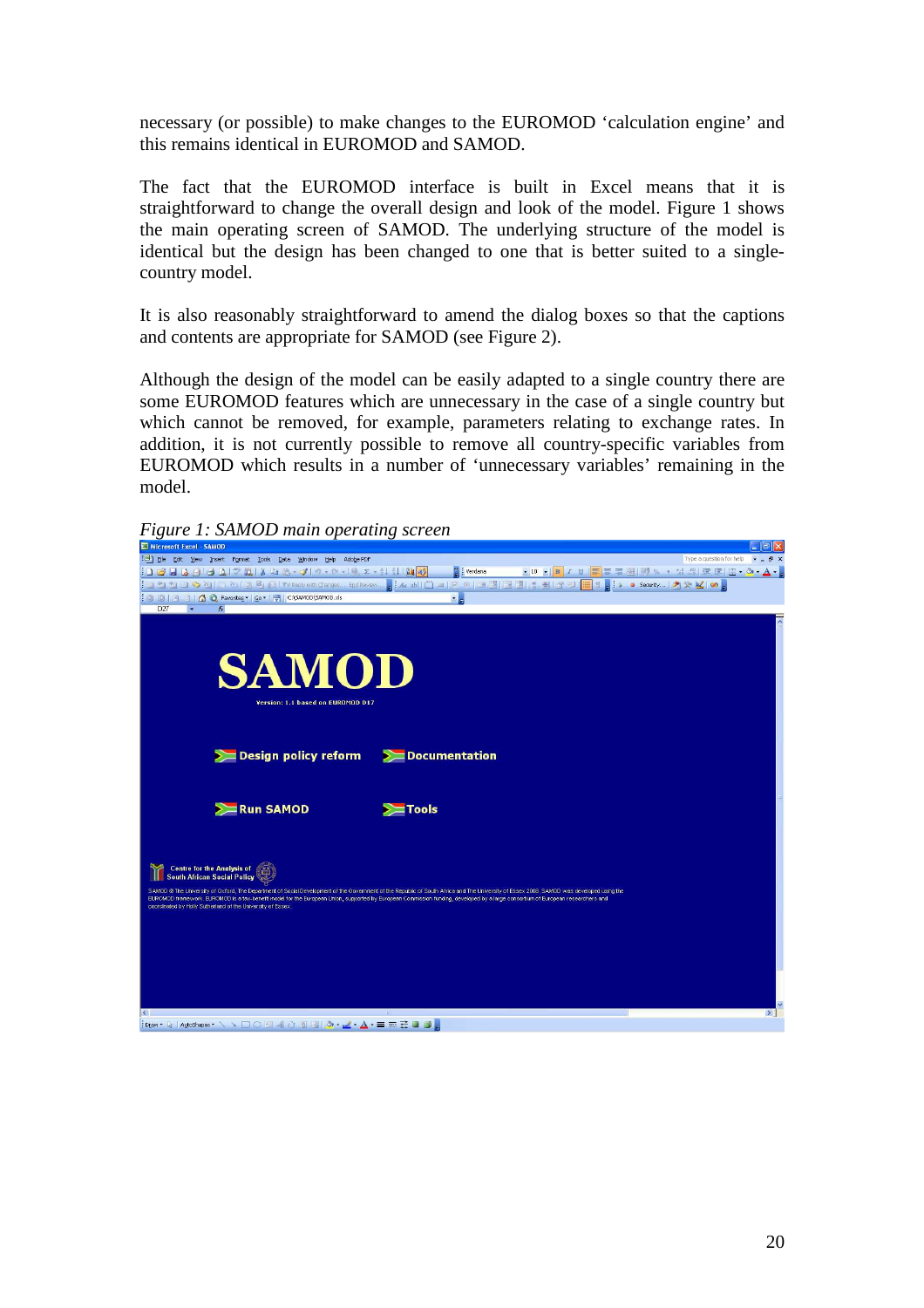*Figure 2: Run SAMOD dialog box* 

| Ō.<br><b>Run SAMOD</b>                | $\cup$                                                                                                            |                     |
|---------------------------------------|-------------------------------------------------------------------------------------------------------------------|---------------------|
| Select countries<br>South Africa<br>罓 | Select systems<br>SA 2007 (data: sa 2007data; collected 2000)<br>SA_2008 (data: sa_2007data; collected 2000)<br>⊡ | <br>Run<br>         |
|                                       |                                                                                                                   | Close               |
|                                       | $\Box$ Baselines only<br>Sel no<br>Sel all<br>$\Box$ Policy year<br>only                                          | Advanced<br>Options |
| Sel no<br>Sel all                     | Output path<br>C:\SAMOD\Output\                                                                                   | Select              |

The fact that it is possible to add and delete variables and construct new variables following a standard naming convention is a very valuable feature of EUROMOD. Many of the variables required to model the tax and benefit system in South Africa could not be constructed from the existing acronyms<sup>20</sup> so new ones had to be added. However, the fact that all variables must be named following a standard convention makes the process of adding new variables straightforward and transparent to the model users.

The only part of the EUROMOD design that is not particularly suitable for a singlecountry model is the summary statistics tool. EUROMOD is designed to produce comparable statistics across a range of countries; however, the statistics included were not the ones of most interest for South Africa. In addition, there was a further problem in that the size of the South African data set (103,695 cases) is too large to be processed in Excel so, in fact, this tool could not be used with the South African data.

Feedback from future SAMOD users indicated that a number of tools, which could be used to quickly calculate various basic statistics (for example, the number of people entitled to receive a particular grant or the poverty headcount) would be very helpful. A number of tools were developed to present this summary information in the Stata software package. As well as being more flexible to the particular needs of the SAMOD users, these tools have the advantage that they carry out calculations much more rapidly than Excel, where it can take considerable time to process a large dataset. Of course, the drawback of developing tools in other software programmes is that users are required to have access to the software package (and some competence in using it), whereas this is not generally an issue with Excel-based tools.

 $\overline{a}$ 

 $20$  Acronyms are a series of one and two letter codes which are used to construct variable names in EUROMOD.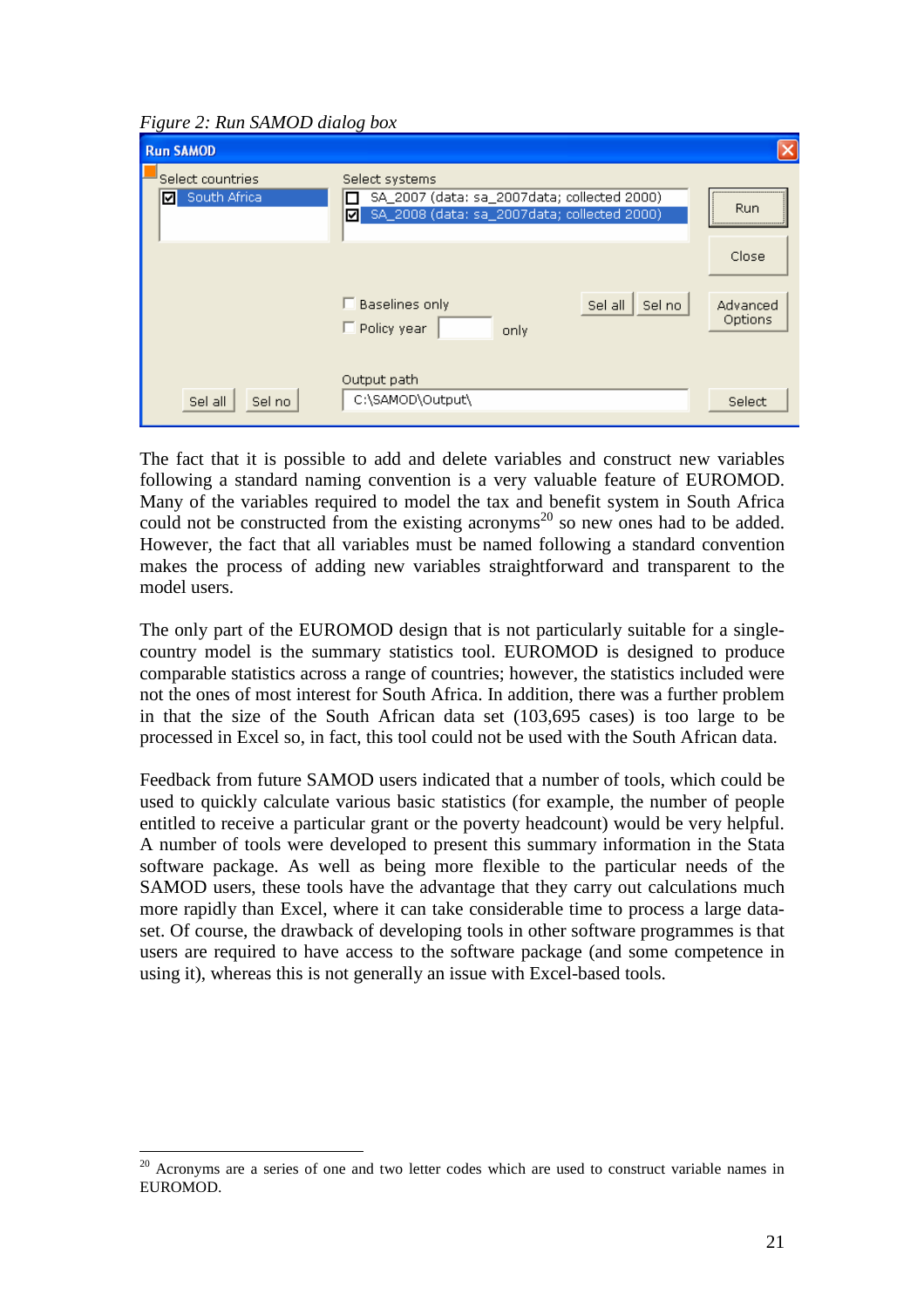# **5.2 Challenges of a developing country**

# *Family structures*

Adapting EUROMOD for South Africa presented a number of challenges due to the differing nature of household structures and relationships in South Africa. In fact the household itself as a unit of analysis has been argued to be somewhat inappropriate for many individuals living in countries like South Africa (Haarman, 1999). Westernised analyses tend to treat the household as a self-contained unit and ignore its relationship with, and economic dependence on, the wider community. Certainly, it is true that many households in South Africa have different compositions from households typically seen in Europe. For example, nearly 20 per cent of households contain children, working age and old age adults<sup>21</sup> and many households contain multiple families. Many working age individuals are forced to migrate in search of work and this fact coupled with the incidence of HIV/AIDS means that many children are cared for by people other than their biological parents and there is an increasingly large number of child-headed households. These differences in household structures have implications for the analysis of simulated data in terms of the assumptions made about income pooling between household members. However, there are also implications for the method used to specify relationships in SAMOD.

As discussed above, relationship information is not available in the IES data with the exception of information on partners and so children were linked with carers following the application of a series of rules. In EUROMOD a child's parent would be their biological parent or legal guardian; however, given that many South African children do not live in the same household as their parents because their parents may have migrated in search of work or died, the person identified as the 'parent' in the South African data is actually the child's main carer. Fortunately policy design in South Africa has also adapted to better reflect family structures and child grants are provided to the child's main carer regardless of whether or not this person is a direct relation to the child. Thus, the variable linking parents and children can easily be used in SAMOD to link children to their carers. As there is no need, in policy terms, to identify the biological parent or the legal guardian of the child in addition to the child's 'carer', this poses no problems. However, if both the child's carer and their parent or legal guardian had to be identified in the data then this would be more difficult in the current model set up.

# *Child-headed households*

Although child-headed households are not generally found in European countries these households actually did not present a problem for SAMOD. EUROMOD identifies the person in the household who has the largest income (or the oldest person otherwise) as the head of the household and does not impose the condition that the head of the household has to be over 18. Thus, a household head could be identified for child-headed households and the model was able to accept the presence of these households in the data-set without generating an error. *Polygamy* 

 $\overline{a}$  $21$  From calculations on the 2007 Community Survey.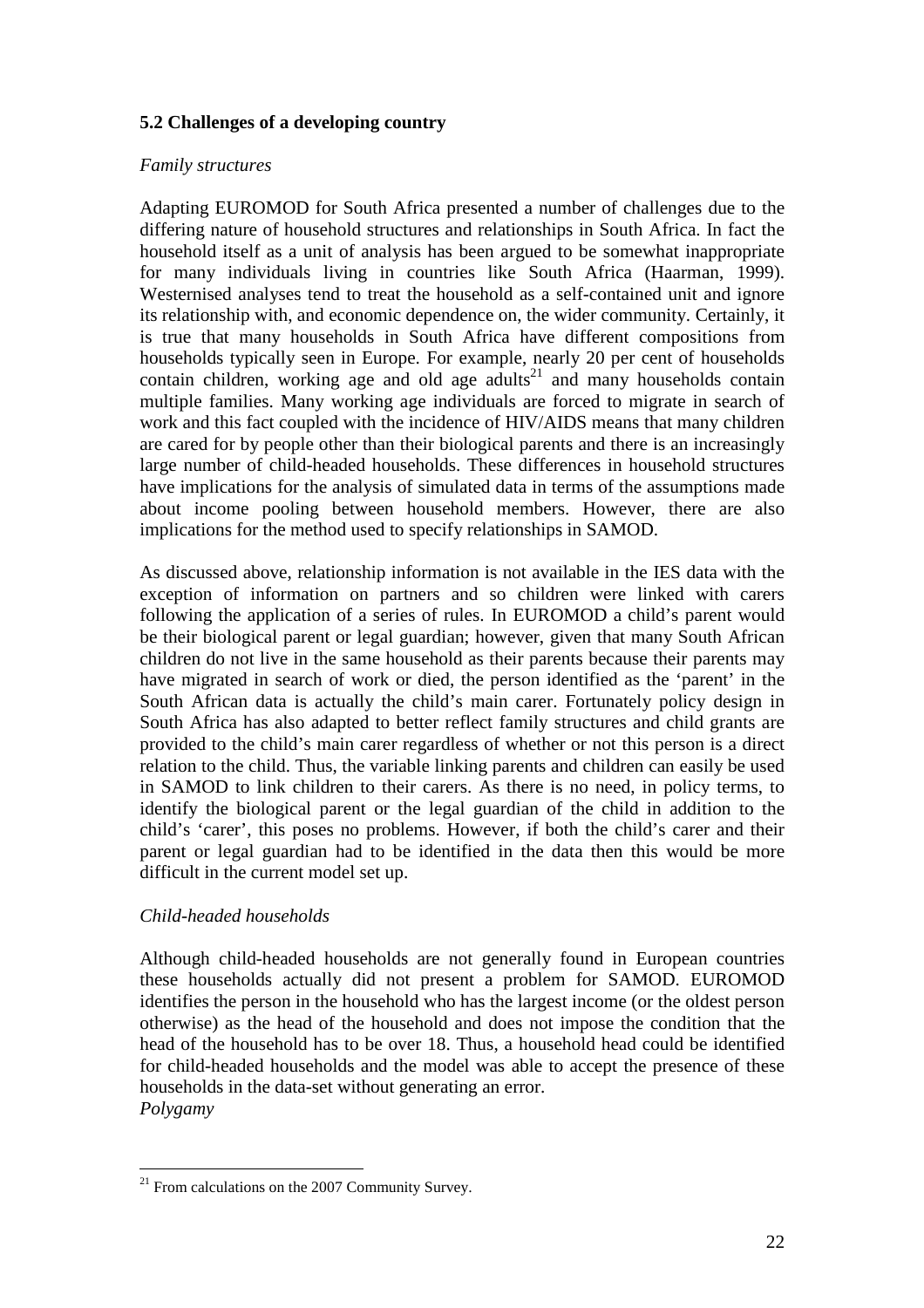Multiple marriage is not common in South Africa but is still a phenomenon which is widespread enough to be worthy of consideration in terms of its impact on the simulations in SAMOD. It is not clear the extent to which multiple marriages were accurately or comprehensively captured in the survey data as an individual's partner could only be identified if they were physically living in the same household. However, there were some incidences where multiple women in a household were recorded as having the same partner so clearly polygamous households were captured in some cases. EUROMOD is not designed to process multiple-marriage arrangements. Individuals are linked to a partner, and their partner is likewise linked to the original individual. In other words both people must be recorded as being each other's partner in order for the model to recognise that they are a couple. Hence it is not possible for one individual to be the partner of more than one other person. This has implications for the way in which means tests are applied as these generally relate to the income of an individual and their spouse (if they have one). Thus, the means test may not be properly applied if the spouse cannot be identified due to multiple marriage. The number of cases in which this occurs is small; however, it is worth noting that multiple marriage structures cannot be recognised in SAMOD simulations.

#### **6. Summary and conclusions**

This paper has provided an overview of the construction of the South African microsimulation model (SAMOD). The need for a new microsimulation model arose due to a need in government to carry out policy simulations internally without reliance on support from outside. The model design had to be flexible so that new policies could be added and tested. In addition, the model needed to be designed so that minimal specialist software or IT expertise was required. The EUROMOD microsimulation model constructed for countries in the European Union fulfilled many of the requirements for the South African model and was selected as the base from which to develop SAMOD.

The main challenge in building SAMOD was constructing an up-to-date base microdata set that contained all the information necessary to model the main components of tax and benefit policy in South Africa. In the end a combination of data-sets drawn from national surveys were used and various techniques employed to update the data and impute missing information.

Re-designing EUROMOD to fit the requirements of South Africa and adapting it from a multi-country to a single-country model proved to be reasonably straightforward. Given this, it would not be a major task to update SAMOD as the EUROMOD model is improved over time and new features are added.

Many of the issues that had to be considered and addressed in the development of SAMOD are ones that commonly arise in the creation of any microsimulation model, for example, where to source appropriate micro-data, how to replicate the tax and benefit system as closely as possible and how to interpret the output. However, constructing a microsimulation model for South Africa based on the European model EUORMOD presented some particular challenges due to the differing nature of social structures in South Africa. In particular, the differing nature of household and family structures cannot always be properly captured in the model simulations. These differences are not thought to have a significant impact on the model's validity.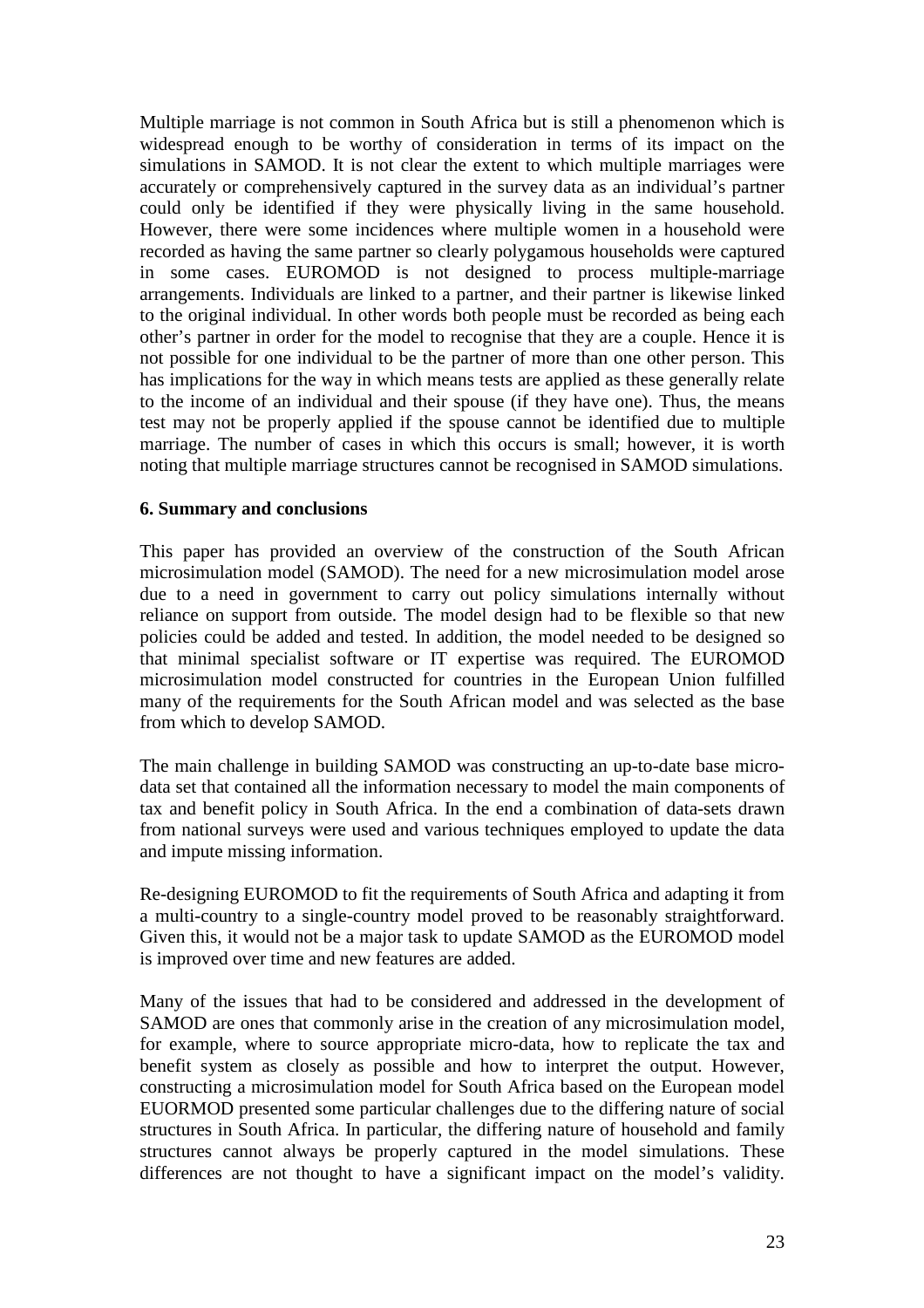# **References**

Adelzadeh, A. (2005) *The South African Tax and Transfer Simulation Model (SATTSIM)* [online]. World Institute for Development Economics Research. Available from: <http://models.wider.unu.edu/africa\_web/za\_intro.php> [Accessed 18th June 2007].

Adelzadeh, A. (2007) *Halving poverty and unemployment in South Africa: Choices for the next ten years*, Oxfam Research Report.

Ardington, C., Lam, D., Leibbrandt, M. and Welch, M. (2005) *The Sensitivity of Estimates of Post-Apartheid Changes in South African Poverty and Inequality to Key Data Imputations*, Centre for Social Science Research, University of Cape Town.

Armstrong, P., Lekezwa, B. and Siebrits, K. (2008) *Poverty in South Africa: A profile based on recent household surveys*, Stellenbosch Economic Working Papers 04/08, Bureau for Economic Research, University of Stellenbosch.

Barnes, H. and Noble, M. (2006) *Modelling Eligibility for the Child Support Grant*, National Department of Social Development, Republic of South Africa.

Bourguignon, F. and Spadaro, A. (2006) Microsimulation as a Tool for Evaluating Redistribution Policies, *Journal of Economic Inequality,* 4 (1), 77-106.

Deaton, A. (1997) *Household surveys - a microeconometric approach to development policy*, London: The John Hopkins University Press.

Department of Social Development (2003) *Social Grants - Beneficiary Trends: Presentation to Social Development MinMec*, Department for Social Development.

Department of Social Development (2006) *Linking Social Grant Beneficiaries to Poverty Alleviation and Economic Activity*, Discussion Document.

Department of Social Development (2007) *Gaps in the System of Comprehensive Social Security and an Assessment of the Policy Options*.

Department of Social Development (2008) *Creating our shared future: Strategic considerations for a comprehensive system of social security*, Draft paper.

Department of Welfare (1997) *White Paper for Social Welfare*, Department of Welfare, Republic of South Africa.

Dorrington, R., Johnson, L. and Budlender, D. (2005) *ASSA2003 Aids and Demographic Models User Guide*, Actuarial Society of South Africa.

Haarman, C. (2000) PhD thesis. *Social assistance in South Africa: Its potential impact on poverty*, University of the Western Cape.

Haarman, D. (1999) *The Living Conditions of South Africa's Children*, Research Monograph No. 9 Applied Fiscal Research Centre.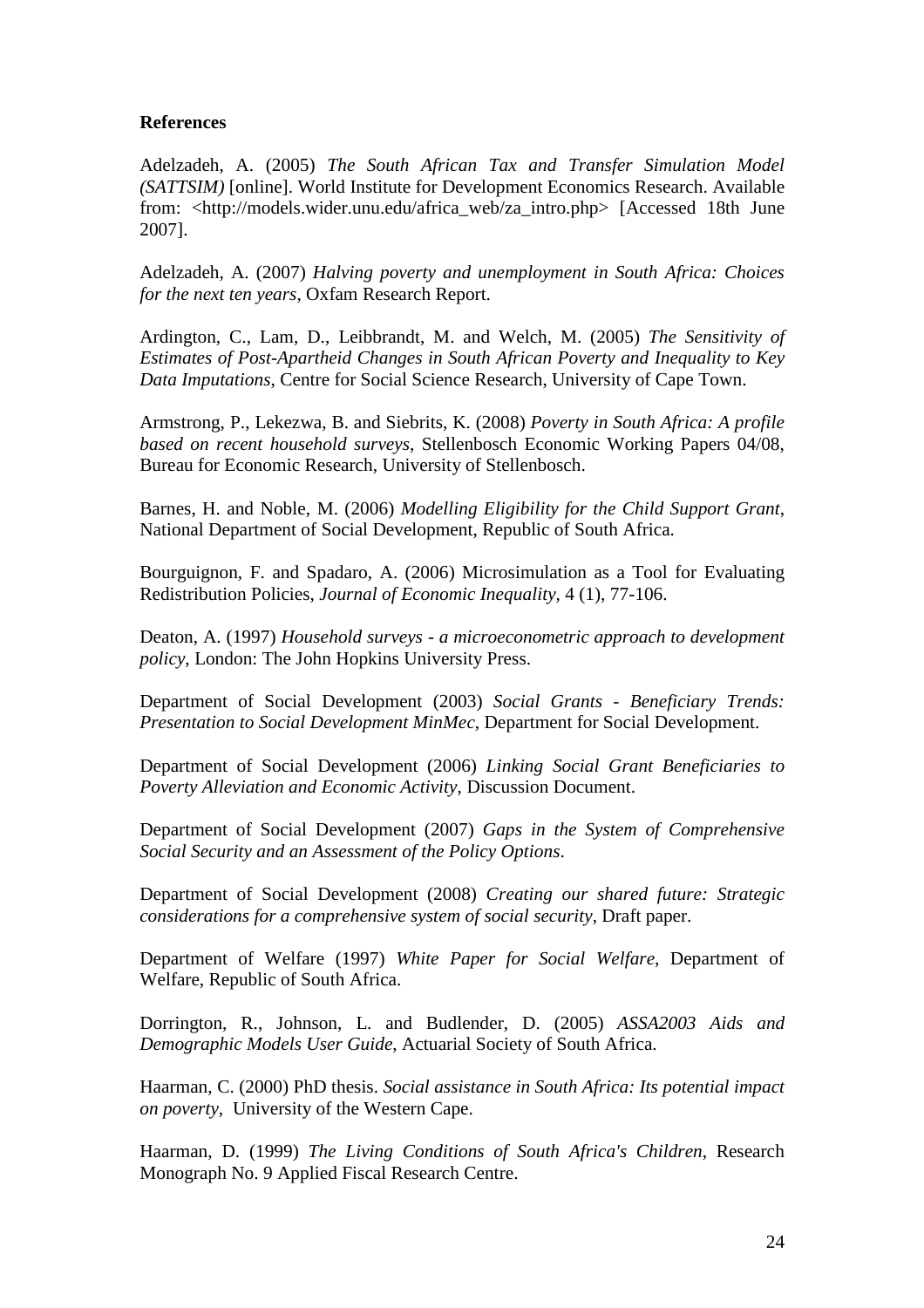Herault, N. (2005) *A Micro-Macro Model for South Africa: Building and Linking a Microsimulation Model to a CGE Model*, Working Paper No. 16/05, Melbourne Institute, University of Melbourne.

Hoogeveen, J. and Özler, B. (2004) Mimeo. *Not separate, not equal: Poverty and inequality in post-apartheid South Africa*, World Bank.

Leibbrandt, M., Poswell, L., Naidoo, P., Welch, M. and Woolard, I. (2005) *Measuring Recent Changes in South African Inequality and Poverty using 1996 and 2001 Census Data*, DPRU Working Paper 05/94, University of Cape Town, Development Policy Research Unit.

Lieberman, E. (2001) National political community and the politics of income taxation in Brazil and South Africa in the twentieth century. *Politics and Society,* 29 (4), 515-555.

Lietz, C. and Mantovani, D. (2006) *Lessons from building and using EUROMOD*, EUROMOD Working Paper No. EM5/06.

Meth, C. (2006) *What was the poverty headcount in 2004 and how does it compare with recent estimates by van der Berg et al?*, SALDRU Working Paper No 1, Southern African Labour and Development Research Unit, University of Cape Town.

Meth, C. (2007) *Flogging a dead horse: Attempts by van der Berg et al to measure changes in poverty and inequality*, SALDRU Working Paper Series No. 9, Southern Africa Labour and Development Research Unit, University of Cape Town.

Meth, C. (2008a) *Costing and justifying (if possible) a Workseeker's Grant*, Draft working paper.

Meth, C. (2008b) *Social income in South Africa, an economy marred by high unemployment, poverty and extreme inequality*, Version 7, Unpublished paper.

Mitton, L., Sutherland, H. and Weeks, M. Eds.(2000), *Microsimulation Modelling for Policy Analysis.* Cambridge University Press.

Noble, M., Ntshongwana, P. and Surender, R. (2008) *Attitudes to work and social security in South Africa*, Human Science Research Council.

Noble, M., Wright, G., Barnes, H., Noble, S., Ntshongwana, P., Gutierrez-Romero, R. and Avenell, D. (2005) *The Child Support Grant: A Sub-Provincial Analysis of Eligibility and Take Up in January 2005*, Take Up of Social Grants: Key Report 2, Centre for the Analysis of South African Social Policy, University of Oxford.

Samson, M., Babson, O., Haarman, C., Haarman, D., Khathi, G., Mac Quene, K. and van Niekerk, I. (2002) *Research Review on Social Security Reform and the Basic Income Grant for South Africa*, EPRI Research Report No. 31, International Labor Organisation and the Economic Policy Research Unit.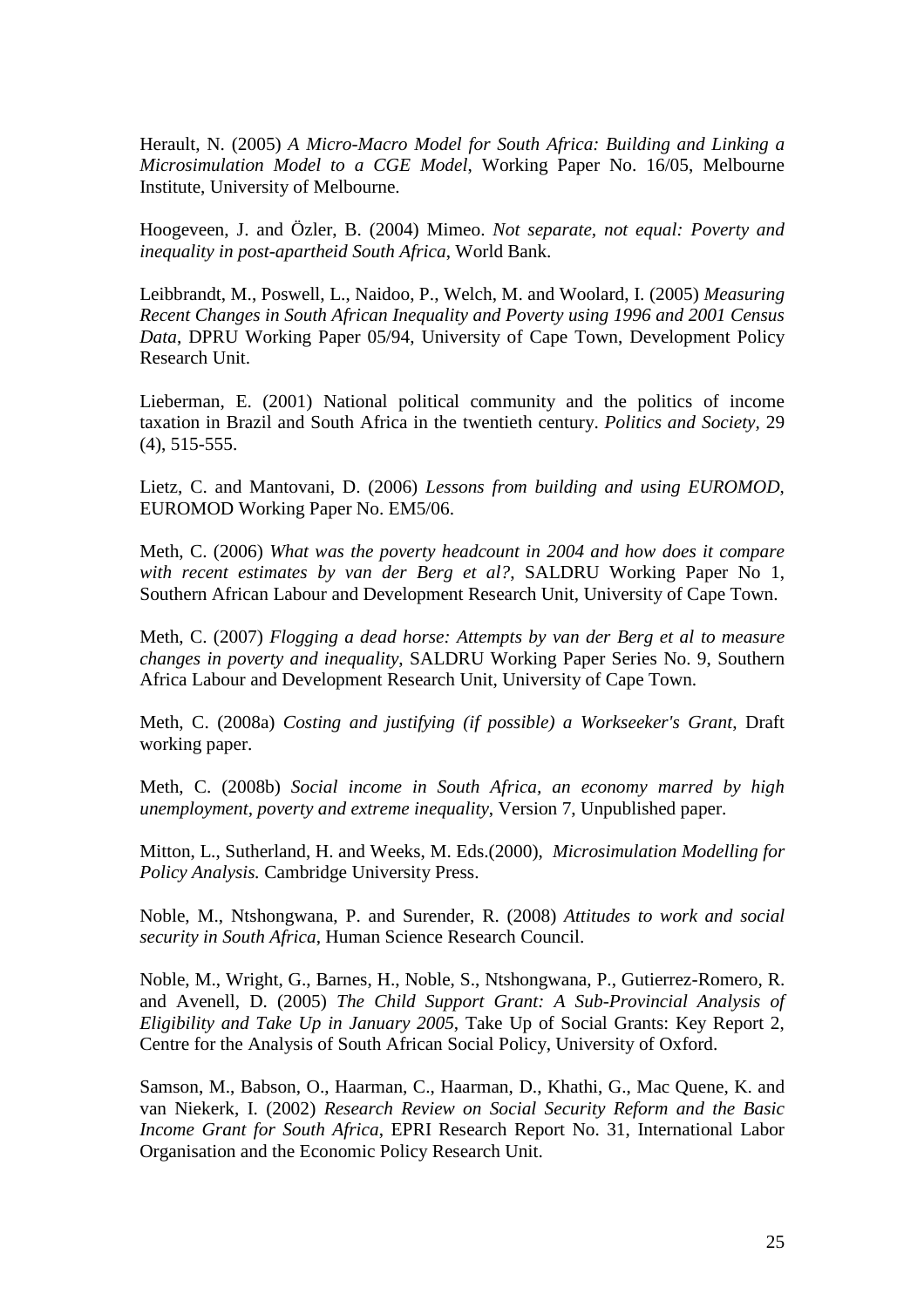Samson, M., Lee, U., Ndlebe, A., Mac Quene, K., van Niekerk, I., Gandhi, V., Harigaya, T. and Abrahams, C. (2004) *The Social and Economic Impact of South Africa's Social Security System*, Economic Policy Research Unit.

Sanlam Employee Benefits (2008) *Annual Survey of Retirement Benefits in South Africa*, Sanlam Employee Benefits.

Sautory, O. (1993) *La macro CALMAR: Redressement d'un echantillon par calage sur marges*, Working paper no. F9310, Institut National de la Statistique et des Etudes Economiques.

Simkins, C. (2004) *What happened to the distribution of income in South Africa between 1995 and 2001?*, Unpublished paper, University of the Witwatersrand.

South African Reserve Bank (2008) *Quarterly Bulletin, March 2008*, South African Reserve Bank.

Statistics South Africa (2007a) *Consumer Price Index, July 2007*, Statistical release P0141, Statistics South Africa.

Statistics South Africa (2007b) *A national poverty line for South Africa*, Statistics South Africa and the National Treasury.

Statistics South Africa (2008a) *Income and expenditure of households 2005/06: Analysis of results*, Statistic South Africa.

Statistics South Africa (2008b) *Quarterly Labour Force Survey - Additional aspects of the labour market in South Africa: Informal employment; Underemployment and underutilised labour; Unemployment*, Statistical Release P0211.1, Statistics South Africa.

Streak, J., Yu, D. and van der Berg, S. (2008) *How invariant is South African child poverty to the choice of equivalence scale or poverty measure*, Stellenbosch Economic Working Papers 13/08, Department of Economics, University of Stellenbosch.

Surender, R., Ntshongwana, P., Noble, M. and Wright, G. (2007) *Employment and Social Security: A Qualitative Study of Attitudes towards the Labour Market and Social Grants*, Centre for the Analysis of South African Social Policy and the Department of Social Development, Republic of South Africa.

Sutherland, H. (2001) *EUROMOD: an integrated European Benefit-Tax model - Final Report*, EUROMOD working paper, EM9/01.

Sutherland, H. Ed.2005), *Micro-level analysis of the European Social Agenda: Combating poverty and social exclusion through changes in social and fiscal policy - Final Report.* EUROMOD working paper, EM8/05.